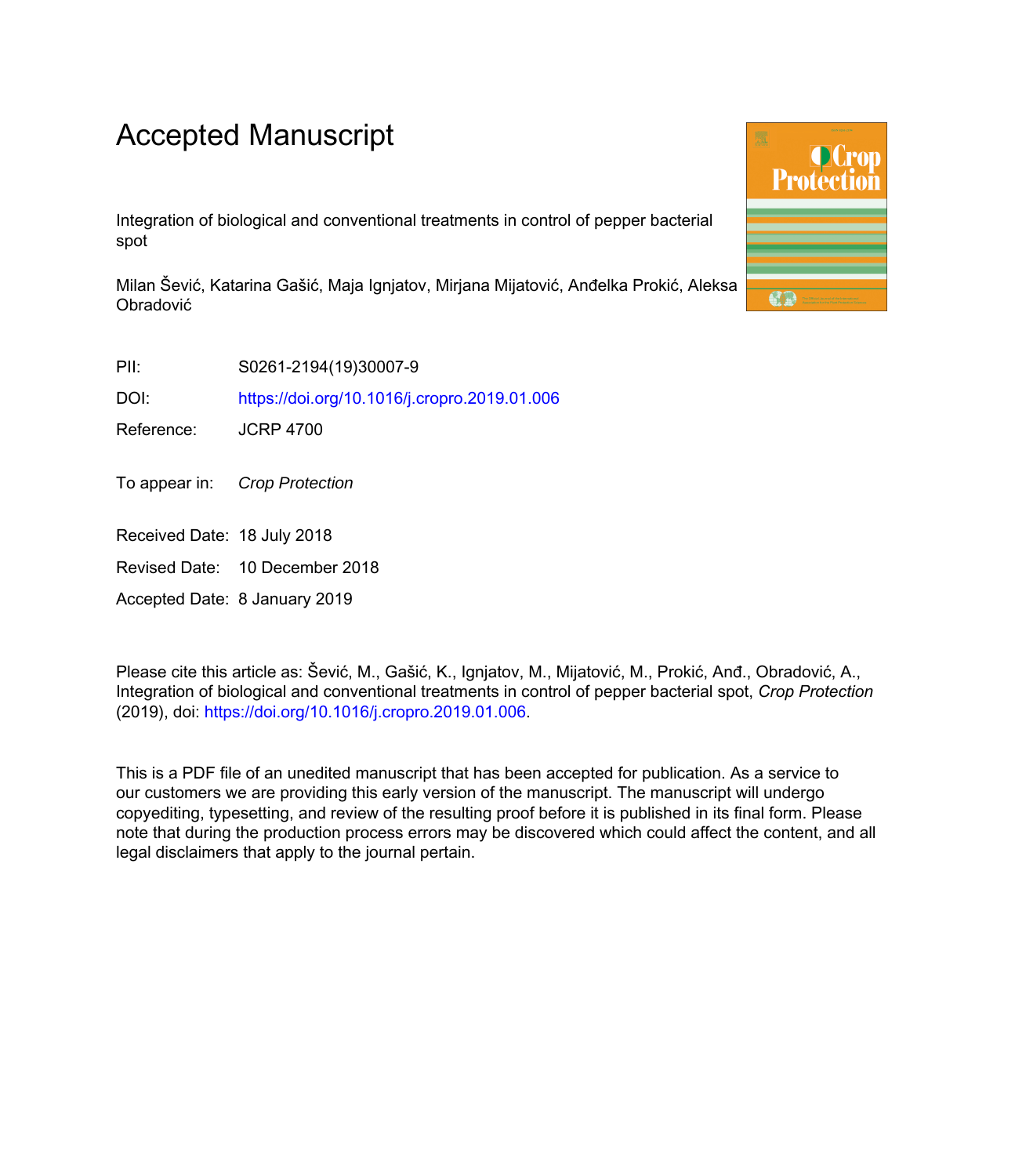# 1 **INTEGRATION OF BIOLOGICAL AND CONVENTIONAL TREATMENTS IN**  2 **CONTROL OF PEPPER BACTERIAL SPOT**

3

4 Milan Šević<sup>a</sup>, Katarina Gašić<sup>b</sup>, Maja Ignjatov<sup>c</sup>, Mirjana Mijatović<sup>a</sup>, Anđelka Prokić<sup>d</sup> and

Aleksa Obradović d 5

6

<sup>a</sup> Institute of Vegetable Crops, Karađorđeva 71, 11420 Smederevska Palanka, Serbia

<sup>b</sup>Institute for Plant Protection and Environment, Teodora Drajzera 9, 11040 Belgrade, Serbia

<sup>c</sup> Institute of Field and Vegetable Crops, Maksima Gorkog 30, 21000 Novi Sad, Serbia

10 d'University of Belgrade, Faculty of Agriculture, Nemanjina 6, 11080 Belgrade – Zemun,

11 Serbia

12 e-mail: sevicmilan@yahoo.com

13

#### 14 **ABSTRACT**

15

radović<sup>a</sup><br>
If Vegetable Crops, Karađorđeva 71, 11420 Smederevska Palanka, Serbia<br>
17 Plant Protection and Environment, Teodora Drajzera 9, 11040 Belgrade, Ser<br>
If Field and Vegetable Crops, Maksima Gorkog 30, 21000 Novi S 16 Bacterial spot caused by *Xanthomonas euvesicatoria* is one of the most devastating pepper 17 diseases in Serbia. Questionable seed quality, climatic conditions, and frequent irrigation 18 during summer favour the disease occurrence and spread. The available management 19 practices do not provide adequate disease control. Therefore, development of alternative and 20 more sustainable disease management strategies is needed. Integration of classical and 21 biological treatments could be an effective, environmentally safe option for reducing pepper 22 bacterial spot severity. In order to develop an efficient integrated disease management 23 program, we studied efficacy of biocontrol agents (bacteriophage strain KФ1 and two strains 24 of *Bacillus subtilis* AAac and QST 713), systemic acquired resistance (SAR) inducer 25 (acibenzolar-S-methyl - ASM), a commercial microbial fertilizer (Slavol), copper based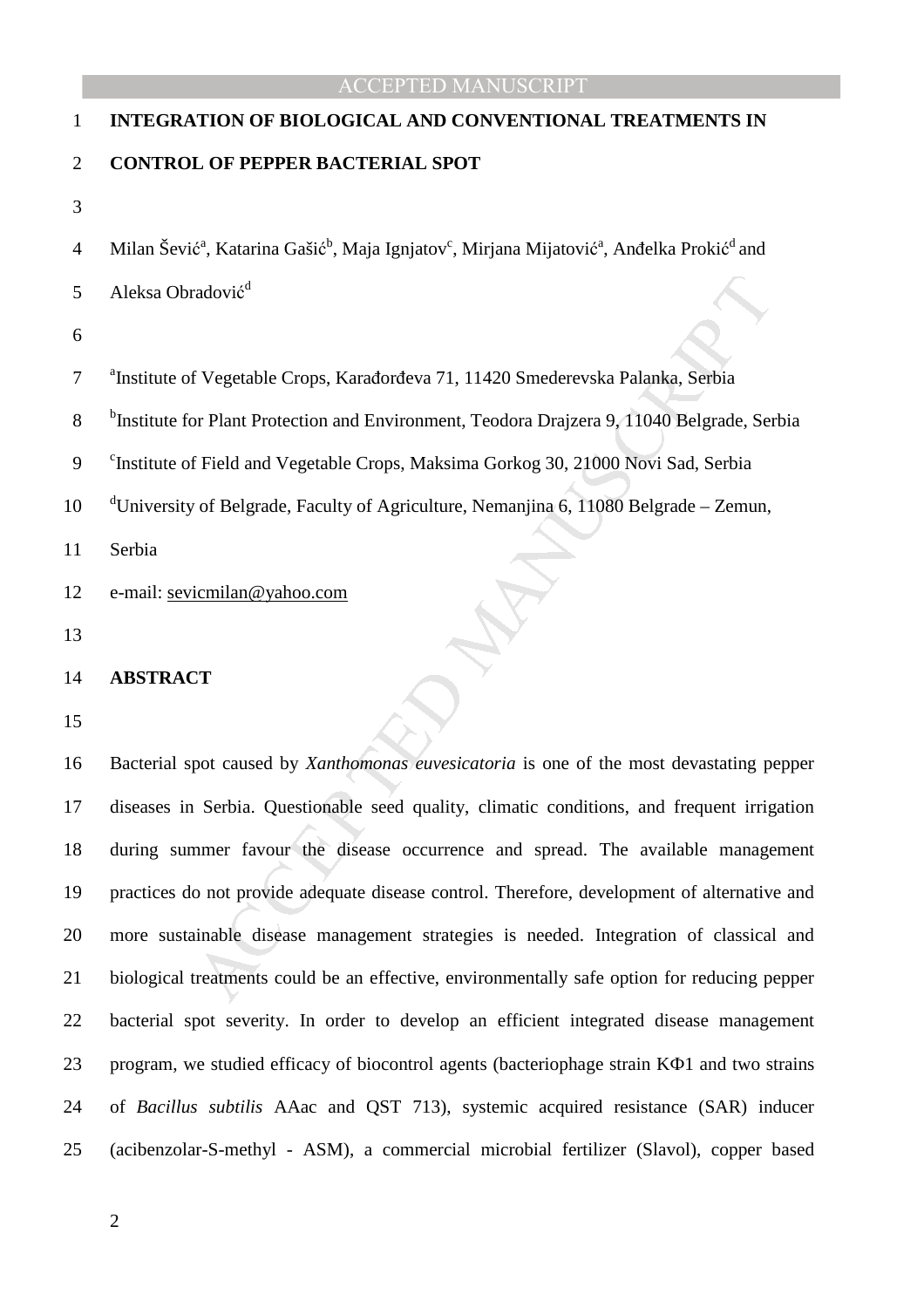Is. Additionally, we evaluated potential negative effect of ASM on pepper graphs in the growth chamber experiment. All the tested single treatments signific<br>sease severity compared to the inoculated control (IC), except mi 1 compounds (copper hydroxide and copper oxychloride) in combination with or without 2 mancozeb, and antibiotics (streptomycin sulphate and kasugamycin). They were applied as 3 single treatments in two separate field experiments. Based on the single treatment efficacy, 4 various combinations of the treatments were chosen for further testing in three separate field 5 experiments. Additionally, we evaluated potential negative effect of ASM on pepper growth 6 and yield in the growth chamber experiment. All the tested single treatments significantly 7 reduced disease severity compared to the inoculated control (IC), except microbiological 8 fertilizer and the antagonistic strain AAac. Integration of copper hydroxide, ASM and 9 bacteriophages was the most efficient treatment, reducing the disease intensity by 96-98%. 10 The results indicated that this combination may be an adequate alternative program for control 11 of pepper bacterial spot.

12

13 **Keywords:** *Xanthomonas euvesicatoria*; copper compounds; antibiotics; resistance inducers; 14 antagonists; bacteriophages; disease management

15

#### 16 **INTRODUCTION**

17

18 Bacterial spot is one of the widespread and economically most important pepper 19 diseases worldwide. The disease may be caused by *Xanthomonas euvesicatoria*, *Xanthomonas*  20 *vesicatoria*, and *Xanthomonas gardneri* species that belong to spot-causing xanthomonads 21 (Jones et al., 2000; 2004; Obradović et al., 2004). However, *X. euvesicatoria* strains are 22 identified as the most widespread in pepper fields (EPPO, 2018). *Xanthomonas perforans*, a 23 related species causing bacterial spot of tomato, has not been reported as a pepper pathogen.

24 Bacterial spot, caused by *X. euvesicatoria* has been a major limiting factor of pepper 25 production in Serbia, due to endemic nature of the pathogen, favourable climatic conditions,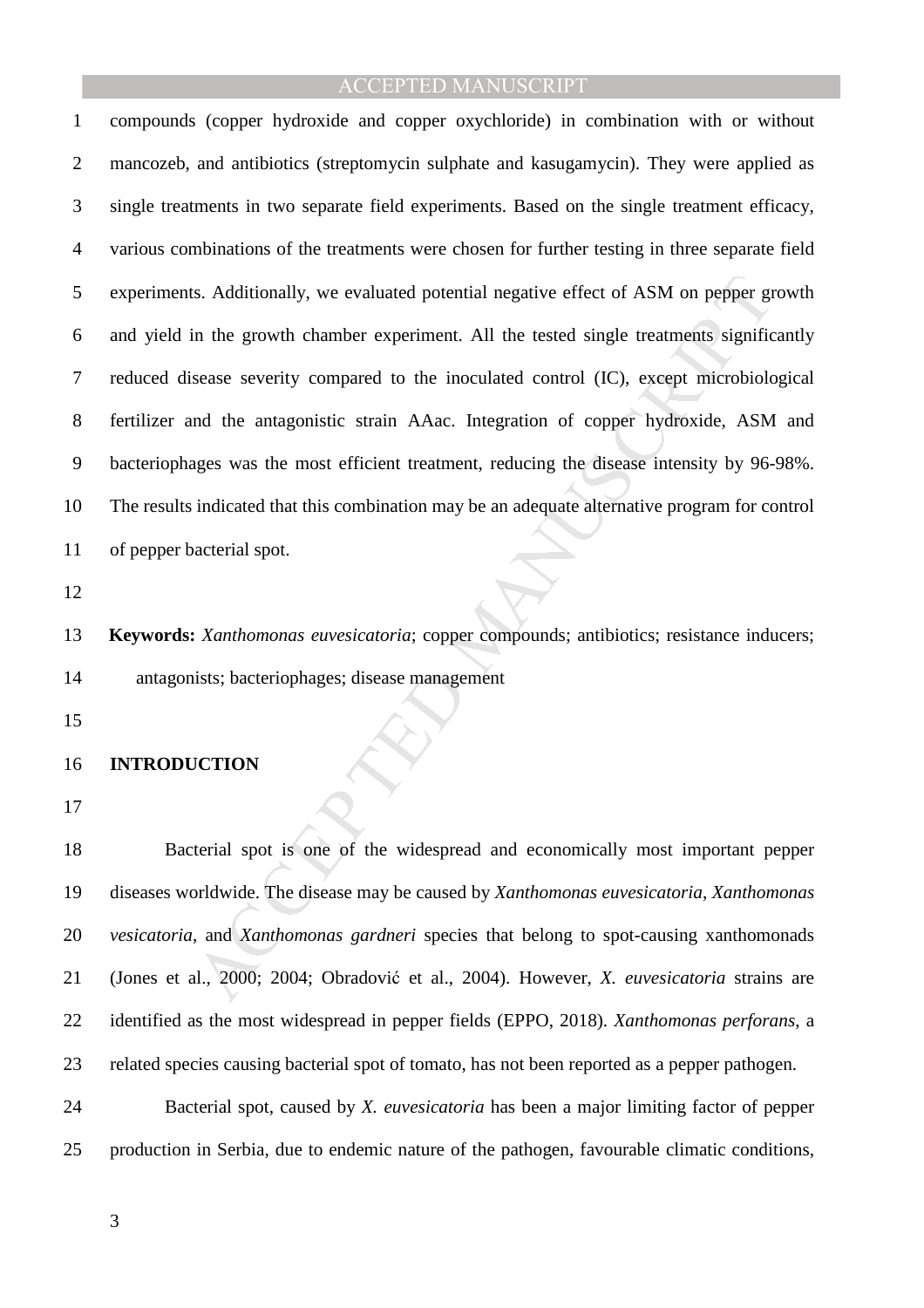1 questionable seed quality and limited control practices (Obradović et al., 1999; 2000; 2001). 2 Based on differential reactions of 11 pepper genotypes, four physiological races of the 3 pathogen (P1, P3, P7, P8) have been identified so far, with P8 being most widespread 4 (Ignjatov et al., 2012). Currently, there are no commercially available pepper cultivars 5 resistant to the pathogen races present in Serbia (Obradović et al., 2004; Ignjatov et al., 2012).

the pathogen races present in Serbia (Obradović et al., 2004; Ignjatov et al., 2)<br>per bacterial spot management practices include preventive and curative strate<br>actices, such as disinfection of soil and substrates in seedl 6 Pepper bacterial spot management practices include preventive and curative strategies. 7 Cultural practices, such as disinfection of soil and substrates in seedlings production, planting 8 of healthy certified seeds and transplants, maintenance of optimum temperature and water 9 regime in protected areas, removal of plant residues, implementation of appropriate agro-10 technical measures and cultivation of less sensitive varieties, are important for disease 11 prevention. Unfortunately, they are often omitted or fail to provide satisfactory control, 12 especially when weather conditions favour spread of the pathogen, resulting in severe 13 epidemics. New races of the *X. euvesicatoria* , antibiotics and copper resistance development, 14 make the disease control even more difficult (Marco and Stall, 1983; Adaskaveg and Hine, 15 1985; Ritchie and Dittapongpitch, 1991).

16 The most common disease control is still based on preventative application of copper 17 bactericides, alone or in combination with ethylene-bis-dithiocarbamate (EBDC) fungicides 18 and antibiotics (Marco and Stall, 1983; Sherf and MacNab, 1986; Vallad et al., 2010).

19 Roberts et al. (2008) and Fayette et al. (2012) reported suppression of bacterial spot 20 on tomato plants with the use of various combinations of famoxadone, famoxadone plus 21 cymoxanil, mancozeb and copper. However, the overuse of copper compounds led to 22 appearance of copper resistance in *X. euvesicatoria* populations (Marco and Stall, 1983; 23 Adaskaveg and Hine, 1985; Ritchie and Dittapongpitch, 1991; Mirik et al., 2007; Ignjatov et 24 al., 2010). There have been studies showing toxicological problems associated with EBDC 25 use and cancerogenic properties of their metabolites (Janjić, 2005). Moreover, residues of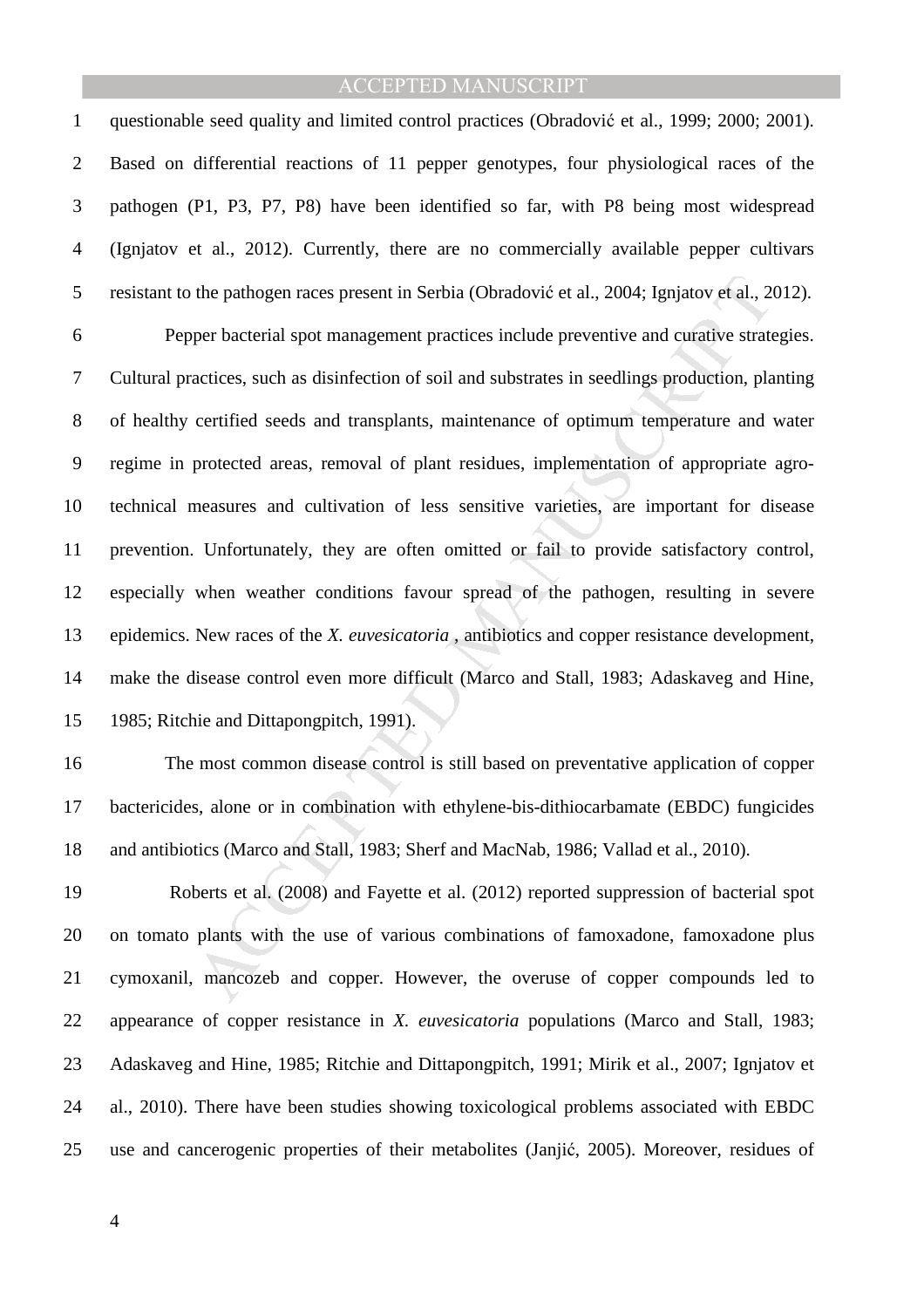1 these pesticides have been reported on treated vegetables (Gullino et al., 2010). Therefore, 2 after development of new active substances, the use of EBDC in plant protection might be 3 reduced or forbidden in the future (Gullino et al., 2010; Janjić, 2005).

4 Antibiotics, especially streptomycin, have been successfully used for many years in 5 control of tomato and pepper bacterial spot, until streptomycin-resistant bacterial populations 6 emerged and became widely distributed (Stall and Thayer, 1962). Development of resistance 7 to kasugamycin in *Xanthomonas* spp. is also possible due to similar mode of action with 8 streptomycin (Woodcock et al., 1991). (). Although the use of antibiotics in plant protection is 9 restricted in most EU countries, as well as in Serbia, variation in bacterial population 10 sensitivity to kasugamycin (50  $\mu$ g ml<sup>-1</sup>) has been observed among *X. euvesicatoria* strains 11 isolated from pepper in Serbia (Obradović and Ivanović, 2007; Ignjatov et al., 2010). Limited

12 efficacy of chemical treatments, as well as adverse negative environmental effects, stimulated 13 plant pathologists to search for more suitable disease management solutions (Stall et al., 1986; 14 Ritchie and Dittapongpitch, 1991; Obradović et al., 2004a).

tomato and pepper bacterial spot, until streptomycin-resistant bacterial popular<br>and became widely distributed (Stall and Thayer, 1962). Development of resis<br>aycin in *Xanthomonas* spp. is also possible due to similar mode 15 There were several attempts of using biological agents in control of pepper and tomato 16 bacterial spot (Jones and Stall, 1998; Ji et al., 2006; Mirik et al., 2008; Abbasi and 17 Weselowski, 2015). Bacteriophages, viruses that infect bacteria, have been recently studied as 18 a promising natural antimicrobial agents in different pathosystems, including pepper and 19 tomato spot-causing xanthomonads (Jones et al., 2007; Buttimer et al., 2017). *Xanthomonas*  20 *euvesicatoria* specific bacteriophage KФ1, isolated from rhizosphere of pepper plants in 21 Serbia (Gašić et al., 2011), showed significant efficacy in control of pepper bacterial spot in 22 greenhouse conditions (Gašić et al., 2018). Moreover, combination of *X. vesicatoria* specific 23 bacteriophages and acibenzolar-S-methyl (ASM), that activates systemic acquired resistance 24 (SAR) in plants, was presented as a new alternative approach in control of tomato bacterial 25 spot (Obradović et al., 2004a; 2005; Jones et al., 2007). Treatments with ASM in combination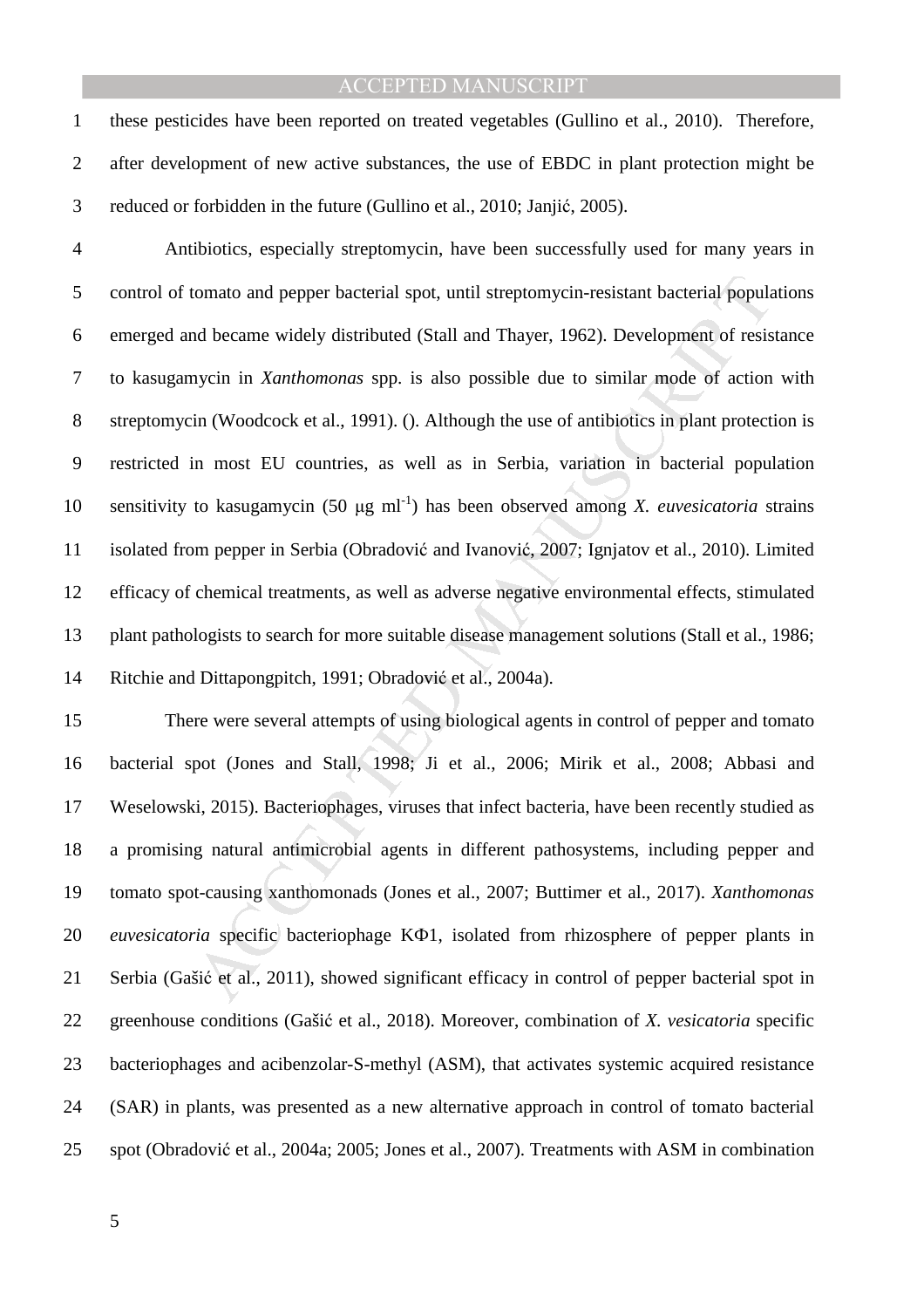1 with bacteriophages, or bacteriophages and harpin protein, significantly reduced bacterial spot 2 of tomato (Obradović et al., 2004a). Although ASM showed high potential in control of 3 bacterial spot of tomato and pepper, some studies indicated it can negatively affect yield. Low 4 yield is a limiting factor for use ASM to control the disease (Louws et al., 2001; Romero et 5 al., 2001; Abbasi et al., 2002). In order to achieve disease control without affecting yield, it is 6 necessary to determine the concentration, time of application, and number of treatments of 7 ASM.

Nobasi et al., 2002). In order to achieve disease control without affecting yield<br>
io determine the concentration, time of application, and number of treatment<br>
in the seconometric memories of different strategies that cou 8 In this work, we explored the benefits of different strategies that could be considered 9 as part of an integrated management of pepper bacterial spot in Serbia. Under field conditions 10 we studied the efficacy of bactericides that are traditionally used in practice, as well as 11 substances not registered for pepper bacterial spot control in Serbia, several biocontrol agents, 12 and the integration of different biological agents and resistance inducers. Incorporation of 13 novel alternate methods into the existing crop protection programme may provide more 14 effective, durable and sustainable disease control.

- 15
- 16
- 17 **MATERIALS AND METHODS**
- 18

19 **Growth chamber experiment** 

20 **Pepper plant development in response to different concentrations of ASM** 

- 21
- 22

23 *Experiment* **1.** This experiment was conducted in a growth chamber at the Institute of 24 Vegetable Crops, Smederevska Palanka, Serbia. Pepper plants cv. Early California Wonder 25 grown in 10-cm (510 ml) pots containing soilless medium (Klasmann Substrate TS2;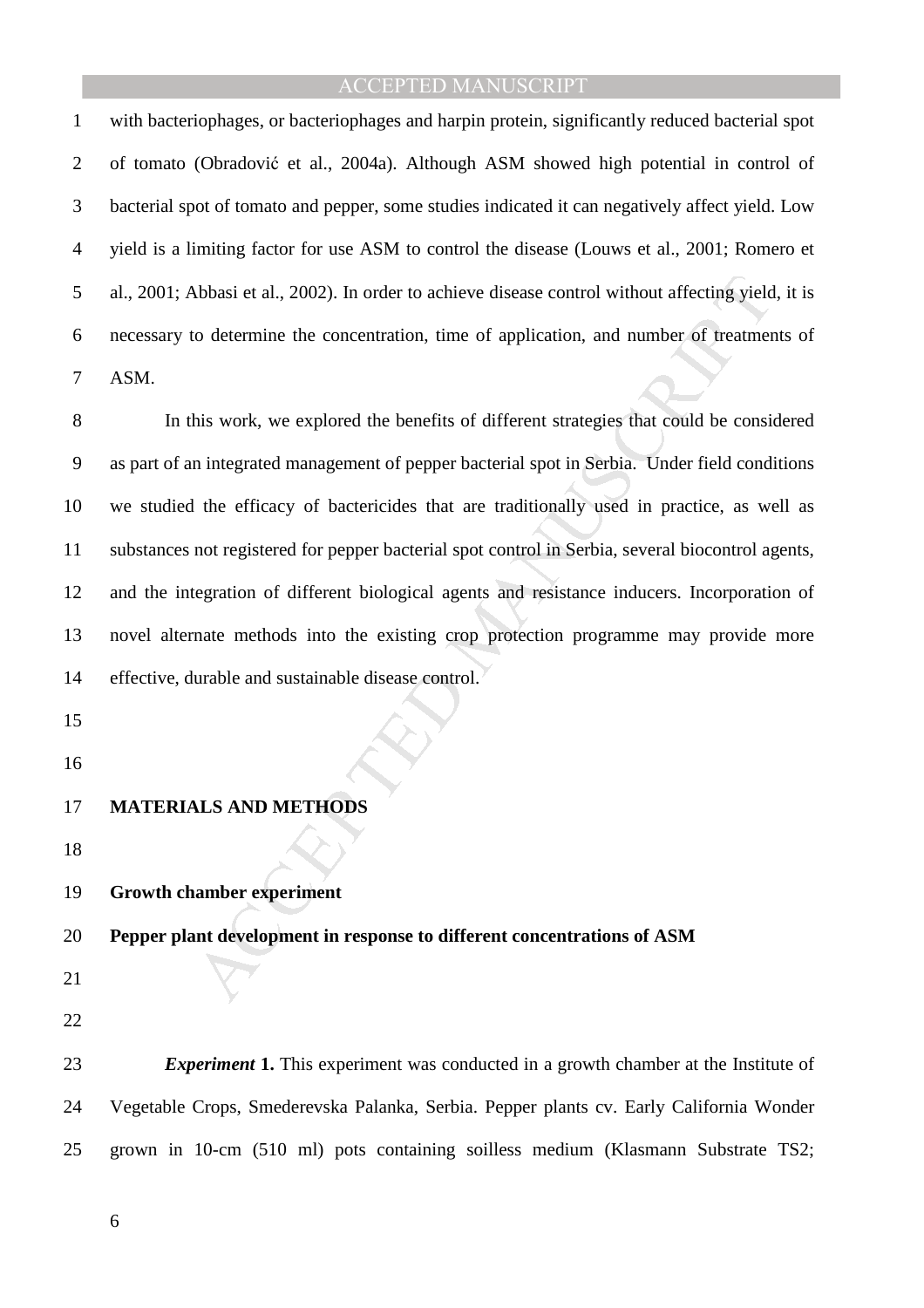ach plant using a hand-held sprayer until run-off (approximately 15 ml of the<br>per plant). The treatments were applied twice by the model that has been the<br>previous experiments (Šević et al., 2016). Initial ASM treatment wa 1 Klasmann-Deilmann GmbH), at 3-4 leaf stage, were used in the experiment. To evaluate the 2 response of pepper plants to ASM, drench and foliar treatments were applied using three 3 active ingredient concentrations: 0.0015, 0.0025 and 0.0035%. For soil drench, 50 ml of the 4 respective ASM solution was applied per each pot. Foliar treatments were applied by spraying 5 leaves of each plant using a hand-held sprayer until run-off (approximately 15 ml of the ASM 6 suspension per plant). The treatments were applied twice by the model that has been the most 7 effective in previous experiments (Šević et al., 2016). Initial ASM treatment was applied ten 8 days after transplanting pepper seedlings from the polystyrene containers into the pots, 9 followed by the second treatment five days after the first one. Tap-water treated plants were 10 used as controls. After the treatments, pepper plants were kept in the growth chamber with an 11 alternating regime of 15 h day<sup>-1</sup> of daylight and 9 h day<sup>-1</sup> of darkness. The experiment was 12 designed as a complete randomized system with five replications. Experimental units were 13 represented by five plants per replicate. The results were recorded 10 days after the second 14 treatment and 7 days later by measuring the height of the above soil part, as well as the total 15 weight of the fresh plant tissue including the root system.

16

#### 17 **Field Experiments**

#### 18 **The pathogen, inoculum preparation and inoculation.**

19

20 A copper-sensitive strain of *X. euvesicatoria*, KFB 13 (Obradović et al., 2004) was 21 used for inoculation of pepper plants. The strain was stored in Nutrient Broth (NB) 22 supplemented with 30% glycerol at -80°C and sub-cultured on Nutrient Agar (NA) plates 23 incubated at 28°C during experiments. Inoculum was prepared from 24 h old culture 24 suspended in sterile distilled water. Concentration of bacteria was adjusted to  $10^8$  CFU ml<sup>-1</sup> 25 using McFarland΄s scale and confirmed by a serial dilution plating (Klement et al., 1990).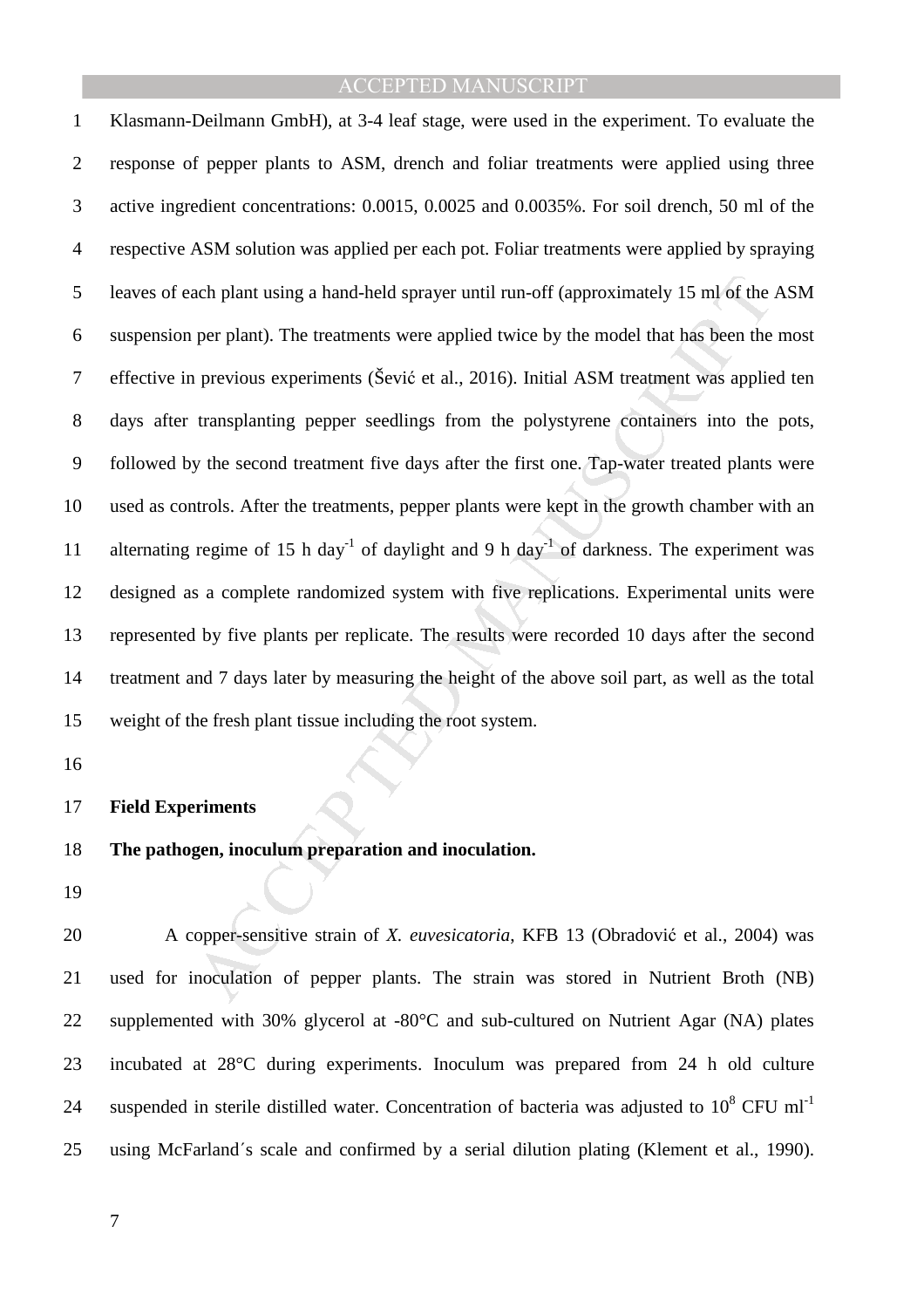| 1              | Pepper plants (Capsicum annuum L.) cv. Early California Wonder were used in all                   |
|----------------|---------------------------------------------------------------------------------------------------|
| $\overline{2}$ | experiments. Plants, at the five-leaf stage, were spray-inoculated using hand-held mister until   |
| 3              | run-off (approximately 15 ml of bacterial suspension per plant).                                  |
| $\overline{4}$ |                                                                                                   |
| 5              |                                                                                                   |
| 6              |                                                                                                   |
| 7              | Efficacy of different treatments in control of pepper bacterial spot and their influence on       |
| 8              | the pepper yield                                                                                  |
| 9              |                                                                                                   |
| 10             | <i>Experiment 2.</i> Field experiments were conducted at the Institute of Vegetable Crops,        |
| 11             | Smederevska Palanka, Serbia, during the summer of 2011. Previous greenhouse and growth            |
| 12             | chamber experiments have shown that application of chemical pesticides, systemic resistance       |
| 13             | inducer and different biocontrol agents, provided significant control of X. euvesicatoria         |
| 14             | infection (Sević et al., 2016). The most efficient treatments in the controlled conditions were   |
| 15             | selected and evaluated for the efficacy and integration potential under the field conditions.     |
| 16             | Copper based compounds, streptomycin and kasugamycin, ASM, two strains of Bacillus                |
| 17             | subtilis (QST 713 - Serenade®, and AAac strain), bacteriophage strain KΦ1 (Gašić et al.,          |
| 18             | $2011$ ) and commercial microbial fertilizer (Slavol®), were tested for their efficacy in control |
| 19             | of pepper bacterial spot. The tap-water treatment was used as a negative control (Table 1).       |
| 20             | Pepper plants were grown in 104 cells (R=3.5 cm) float containers in a greenhouse for 7 to 8      |
| 21             | weeks. During the last week of May plants were transplanted into the field as single rows. The    |
| 22             | experiment was designed as a randomized complete block design, with 12 treatments in four         |
| 23             | replications, and repeated twice (test 1, test 2) Each plot consisted of a single row of 25       |
| 24             | plants. Rows were spaced 70 cm.                                                                   |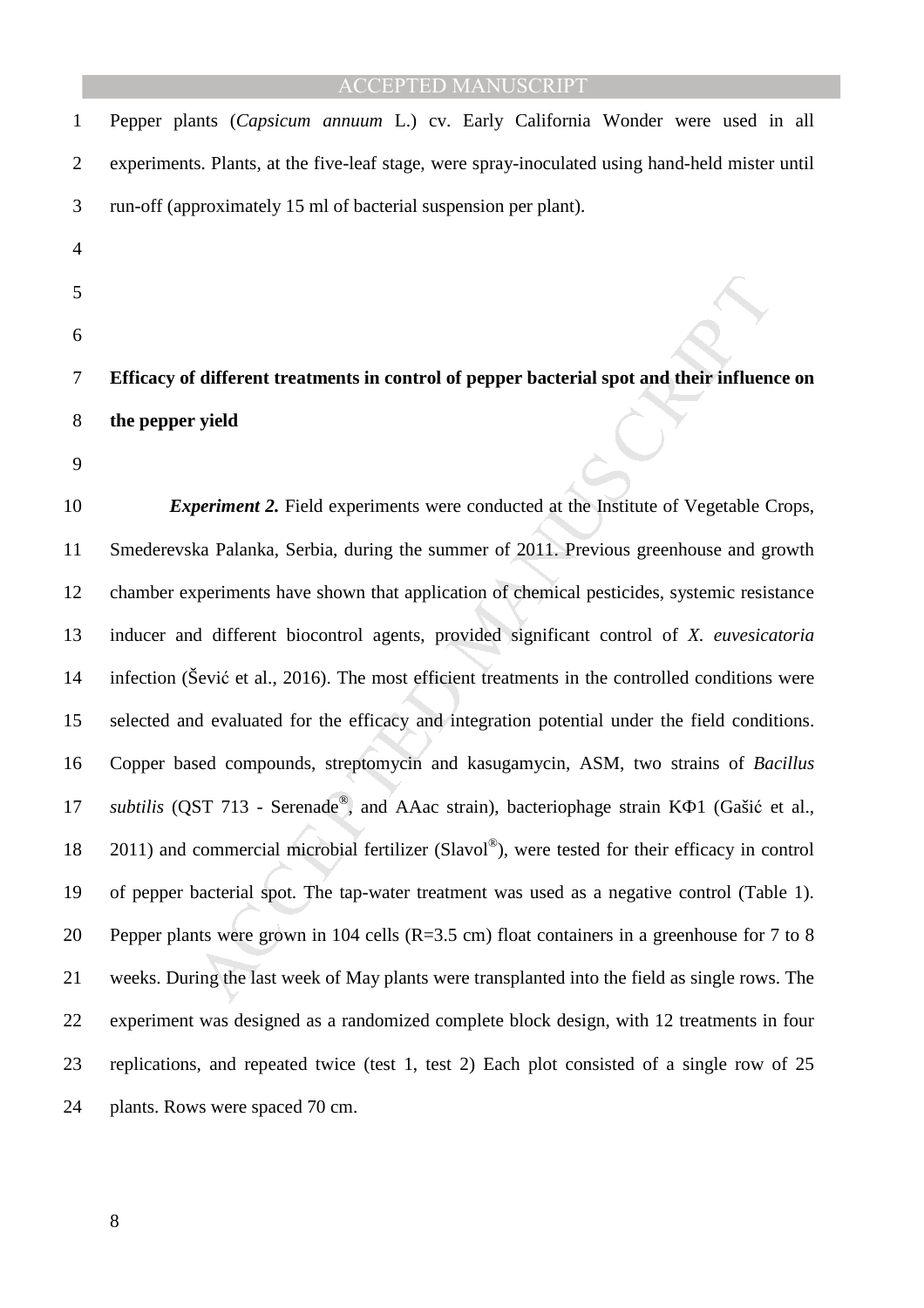2 transplanting. All treatments were applied one day before inoculation and then once a week, 3 except for ASM and bacteriophages. ASM was applied 9 and 4 days prior inoculation and 4 after that at biweekly intervals, up to six treatments in total. Non-formulated bacteriophages 5 were applied immediately prior to inoculation and then twice a week at dusk, with a total of 6 12 treatments. Pepper plants were harvested one time and the total yield was measured for 7 each treatment. During experiment, pepper plots were irrigated by overhead sprinklers which 8 created favourable conditions for the disease development.

9 Table 1

10

ed immediately prior to inoculation and then twice a week at dusk, with a to<br>nts. Pepper plants were harvested one time and the total yield was measure<br>nent. During experiment, pepper plots were irrigated by overhead sprin 11 *Experiment 3.* To study the most efficient integrated strategy for controlling pepper 12 bacterial spot, we tested different combinations of the bacteriophage (strain KФ1), *B. subtilis* 13 (strain AAac and QST 713), ASM (Bion 50WG®) and copper hydroxide (Kocide 2000<sup>®</sup>) 14 treatments. The experiments were conducted during the seasons of 2012 and 2013. 15 Inoculations were performed as described in the previous experiments. Copper hydroxide was 16 applied as a standard treatment one day before inoculation and then once a week. All 17 treatments were applied in a similar manner as described above in the experiment 2. When 18 integrated, biocontrol agents were applied at least three days after (*B. subtilis*) or before 19 (bacteriophage strain KФ1) copper hydroxide application. Non-inoculated and tap water-20 treated plants were used as controls. Each treatment consisted of four replications and the 21 experiment was designed as a complete randomized block system repeated three times (test 1, 22 test 2, test 3).

23

#### 24 **Pepper yield measurements**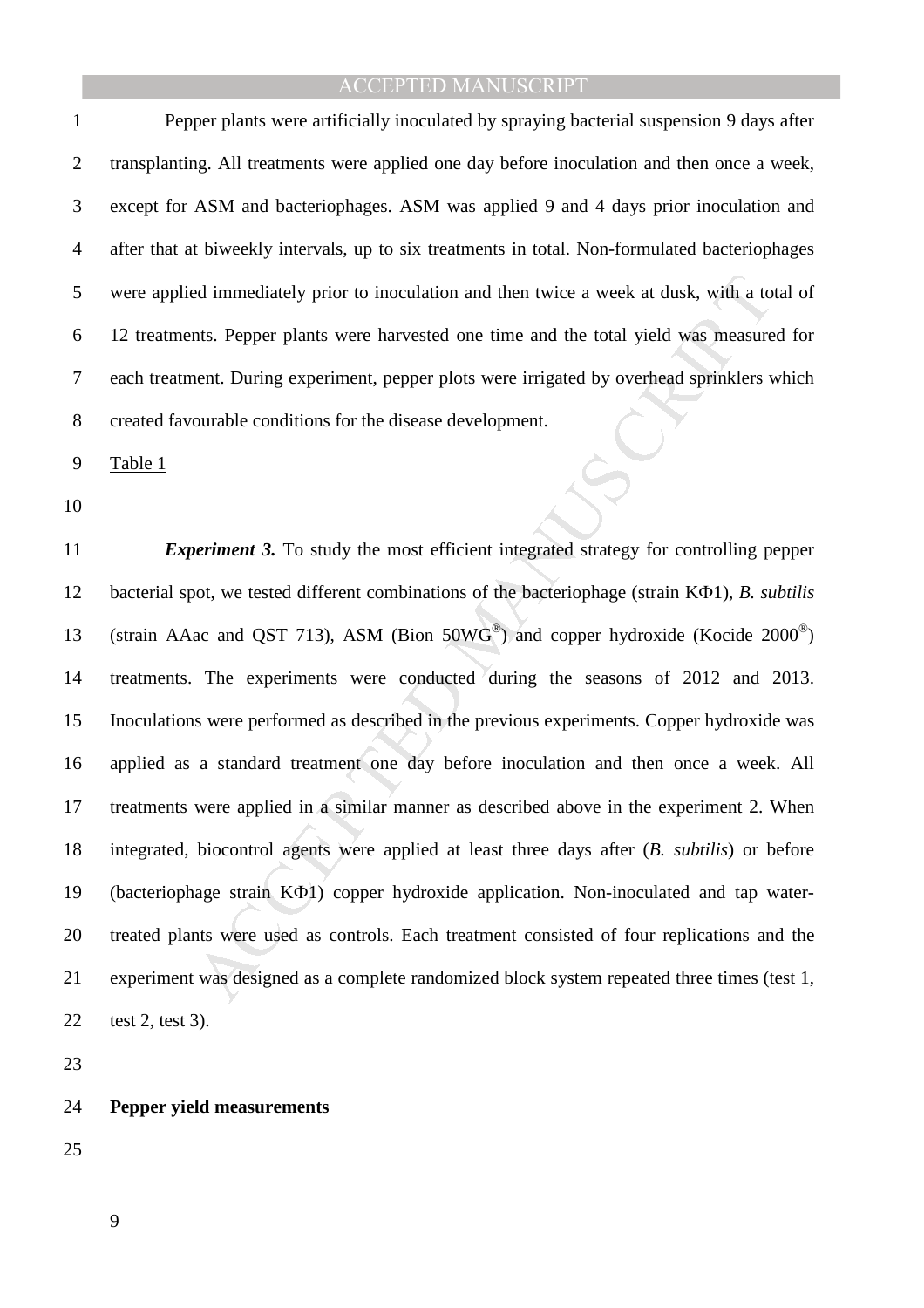1 In all experiments, fruits from 10 pepper plants, avoiding plants at the beginning and 2 the end of the rows, were harvested manually during the last week of August or first week of 3 September, at the biological maturity of pepper fruits. The fruits from each plot were weighed 4 to determine total fruit yield per treatment.

5

#### 6 **Disease severity assessment**

7

verity assessment<br>terial spot severity was evaluated by estimating percentage of the leaf su<br>th necrotic spots using the Horsfall-Barratt (HB) rating scale (Horsfall and Ba<br>plants in the field plots were rated for foliar 8 Pepper bacterial spot severity was evaluated by estimating percentage of the leaf surface 9 covered with necrotic spots using the Horsfall-Barratt (HB) rating scale (Horsfall and Barratt, 10 1945). All plants in the field plots were rated for foliar disease severity three times (28 July, 11 26 August and 15 September, 2011). Area under the disease progress curve (AUDPC) values 12 were calculated using the formula  $\Sigma[(x_i + x_{i-1})/2)(t_i - t_{i-1})]$ , where  $x_i$  is the rating at each 13 evaluation time and  $(t_i - t_{i-1})$  is the time between evaluations (Shaner and Finney, 1977). 14 AUDPC values of all treatments were compared with the AUDPC for the inoculated control 15 plot, and efficacy of the treatments was expressed as percentage of the disease reduction.

16

#### 17 **Statistical analysis**

18

19 Experimental data were analysed using IBM SPSS statistical software version 20 (IBM SPSS 20 Statistics 20, 2012). Analysis of variance (ANOVA) was performed, and when P values 21 indicated significant difference (P≤0.05), means were compared by Duncan's multiple range 22 test.

23

#### 24 **RESULTS**

25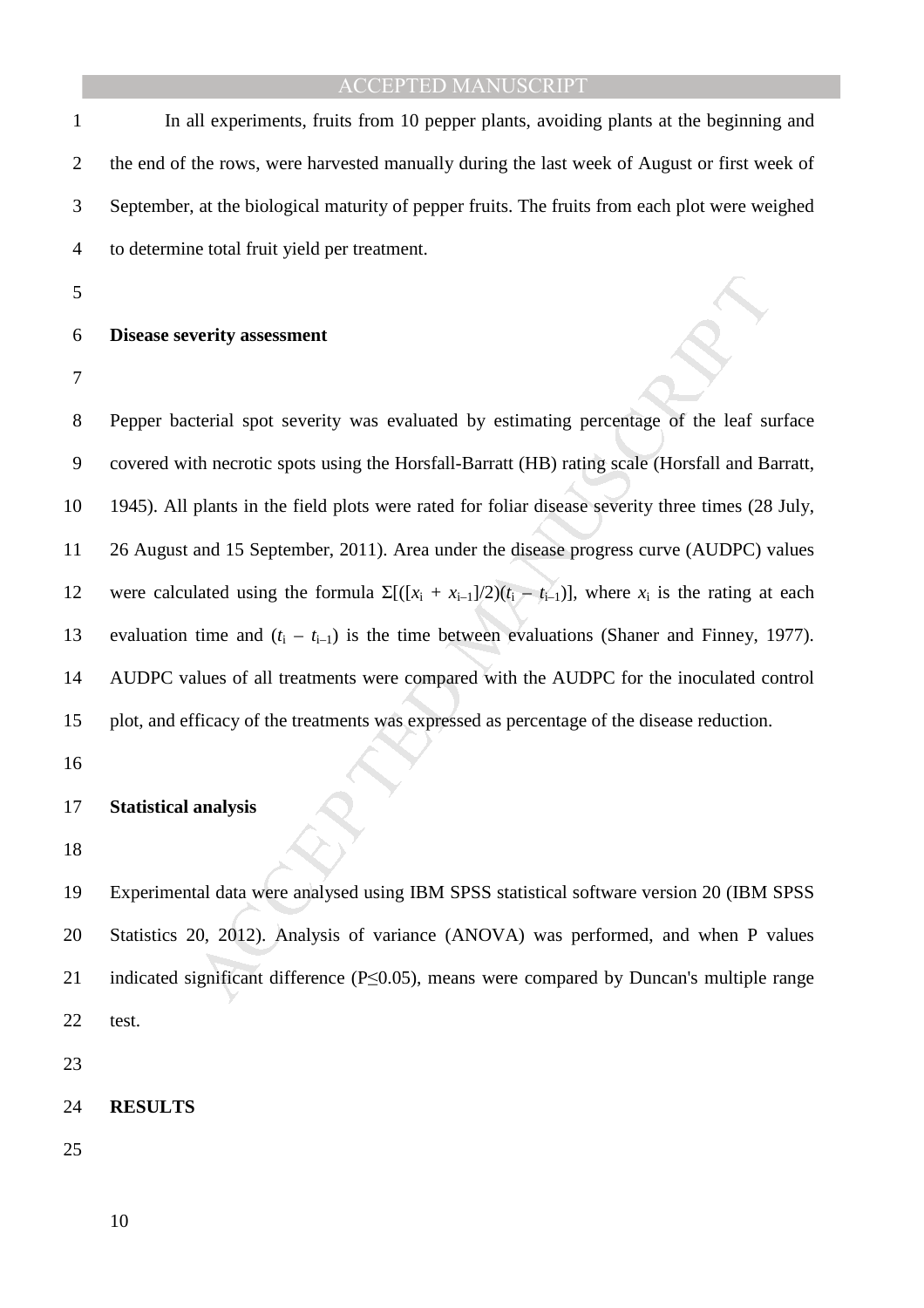2 **Pepper plants development in response to different concentrations of ASM** 

#### 1 **Growth chamber experiment**

#### 3

Fect, such as chlorosis, spotting or necrosis, on pepper leaves. However, all<br>ons of ASM significantly reduced the plant growth. The height of the plant<br>veight of the fresh plant tissue were significantly affected as compa 4 *Experiment 1.* When used in indicated concentrations, ASM did not produce any 5 negative effect, such as chlorosis, spotting or necrosis, on pepper leaves. However, all three 6 concentrations of ASM significantly reduced the plant growth. The height of the plants and 7 the total weight of the fresh plant tissue were significantly affected as compared to the 8 untreated control (Table 2). Treated plants showed a height declining trend along the time 9 after the treatments. In the second measurement, 17 days after the last application, the plant 10 height was reduced to a greater extent (Table 2). The level of reduction in the plant growth 11 corresponded to the applied concentration of ASM. The lowest reduction (24%) was caused 12 by the lowest concentration of ASM (0.0015%) regardless of the type of application. And 13 consequently, the highest reduction of the plant height (38%) was observed when the highest 14 concentration of ASM (0.0035 %) was applied by spraying.

15 It was found that all three concentrations of ASM, applied either by spraying or 16 drenching, significantly affected the weight of pepper plants, compared to the untreated 17 control (Table 2). However, the smallest negative impact (20%) on the total weight of the 18 pepper plants was observed in the ASM spraying treatment using the lowest concentration 19 (0.0015%). Considering the disease control effectiveness of this treatment as well as the 20 lowest negative effect on the growth of the treated pepper plants, this ASM concentration was 21 chosen for the subsequent experiments.

22 Table 2.

23 **Field experiments**

24 **Efficacy of different treatments in control of pepper bacterial spot and their influence on**  25 **the pepper yield**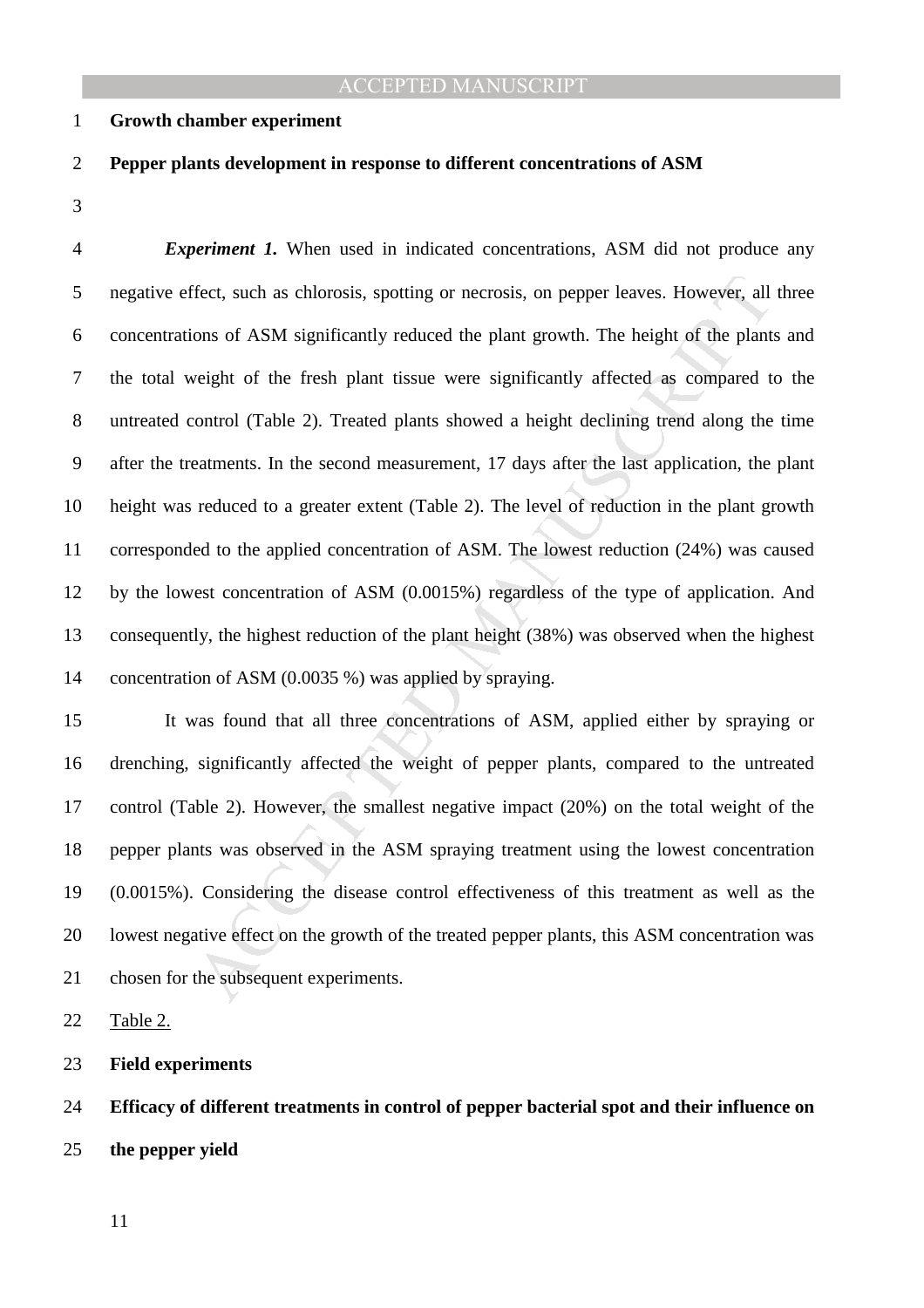1

2 *Experiment 2.* According to the AUDPC results in test 1 and 2, the highest disease 3 severity was recorded in plots treated with the antagonistic strain AAac and microbial 4 fertilizer (Slavol). The level of efficacy of these treatments was not significantly different 5 from the IC (Table 3). Copper compounds and streptomycin treatments showed the highest 6 efficacy by controlling the disease from 79 to 90%. The next group of treatments with 7 statistically significant efficacy included ASM, kasugamycin and bacteriophage KФ1. As 8 compared to aforementioned treatments, *B. subtilis* QST 713 was less effective but still 9 significantly different from IC (Table 3).

10 Consequently, the yield harvested from the plots treated with the least effective 11 treatments (microbial fertilizer and antagonistic strain AAac) was significantly lower than in 12 the rest of the plots (Table 3). The highest yield was harvested from the plots treated with 13 streptomycin and bacteriophages. However, in the test 2 there was no statistical difference in 14 total yield between these two treatments in spite of the differences in the disease control 15 efficacy.

C (Table 3). Copper compounds and streptomycin treatments showed the high controlling the disease from 79 to 90%. The next group of treatments significant efficacy included ASM, kasugamycin and bacteriophage KO to aforeme 16 *Experiment 3.* According to the AUDPC results from the field experiments (test 1, 2 17 and 3), all the integrated treatments significantly reduced disease severity as compared to the 18 IC (Table 4). The most effective was the treatment combination of copper hydroxide + ASM 19 + bacteriophages, showing efficacy of 96-98%. This treatment combination provided better 20 protection than the copper hydroxide standard treatment in all three tests (Table 4). 21 Treatments combination of copper hydroxide + bacteriophages, copper hydroxide + *B. subtilis*  22 QST 713, and ASM + bacteriophages + *B. subtilis* QST 713, showed statistically the same 23 level of efficacy as compared to copper hydroxide standard treatment in all tests. The 24 integrated application of copper hydroxide + ASM and copper hydroxide + bacteriophages + 25 *B. subtilis* QST 713, showed high level of efficacy but was not always statistically different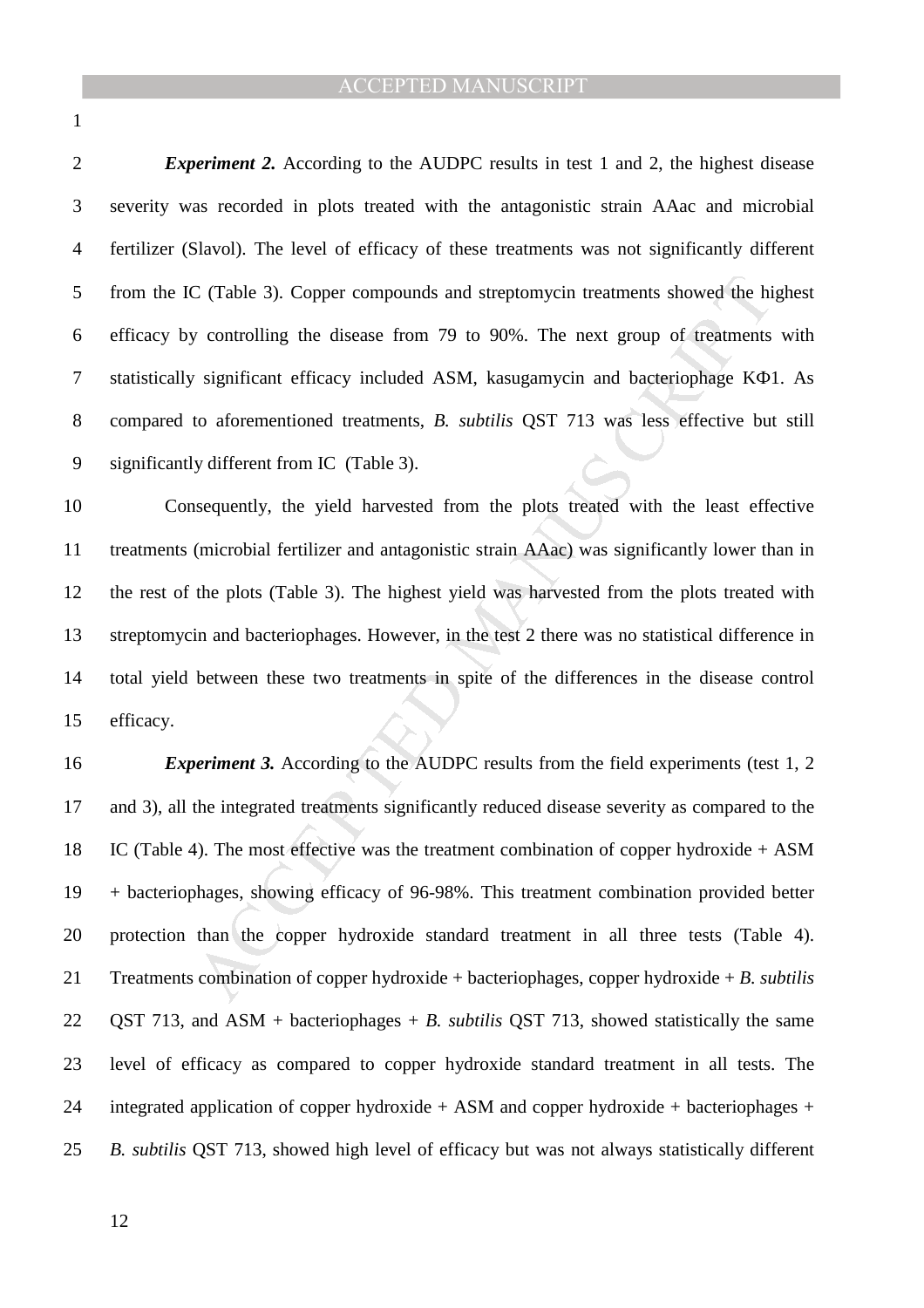1 from copper hydroxide. Although the integration of ASM + bacteriophages and ASM + *B.* 

| $\overline{2}$ | subtilis QST 713 significantly reduced disease severity compared to the IC, the level of        |
|----------------|-------------------------------------------------------------------------------------------------|
| 3              | control achieved by these treatment combinations was significantly lower compared to copper     |
| 4              | hydroxide standard in test 1 (Table 4).                                                         |
| 5              | All integrated treatments provided significantly higher yield compared to the IC                |
| 6              | (Table 4). However, there were no significant differences between the treatments in all three   |
| 7              | tests regarding the total yield. The only exception was recorded in the test 1 where copper     |
| 8              | hydroxide + ASM + bacteriophages had significantly higher yield than ASM + phage $K\Phi1$       |
| 9              | and $ASM + B$ . <i>subtilis</i> QST 713.                                                        |
| 10             |                                                                                                 |
| 11             | Table 3.                                                                                        |
| 12             | Table 4.                                                                                        |
| 13             |                                                                                                 |
| 14             | <b>DISCUSSION</b>                                                                               |
| 15             |                                                                                                 |
| 16             | Bacterial spot has been limiting pepper production in Serbia, especially when weather           |
| 17             | conditions favour the disease development. The disease management is a challenge due to         |
| 18             | limited efficacy of commonly used control strategies relying mostly on copper bactericides.     |
| 19             | Reduced copper sensitivity among X. euvesicatoria strains, as well as concerns about the        |
| 20             | environmental impact of copper residues, contributed to the increased interests in developing   |
| 21             | more effective control strategies that will facilitate economically and environmentally         |
| 22             | sustainable pepper production. Recent studies indicated that application of antagonistic        |
| 23             | microorganisms, plant growth promoting rhizobacteria (PGPR), bacteriophages and plant           |
| 24             | resistance activators could contribute to better control of bacterial spot (Louws et al., 2001; |
| 25             | Romero et al., 2001; Abbasi et al., 2002a; 2002b; 2003; Al-Dahmani et al., 2003; Obradovic      |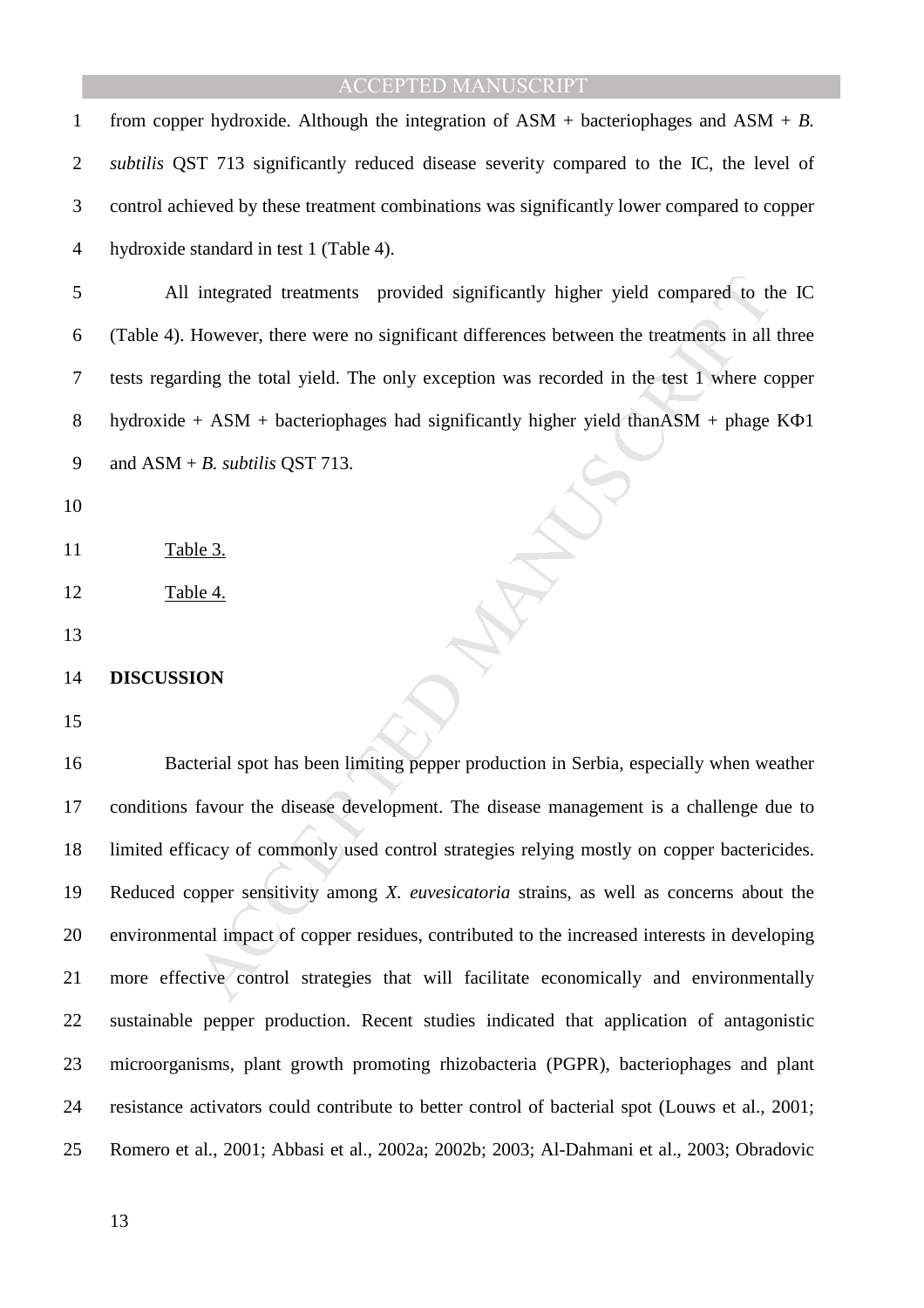1 et al., 2004a, Wen et al., 2007; 2009). However, some experiments showed that single 2 treatments could not provide satisfactory control, indicating that integration of their effects 3 including cultural practices could be a way to the solution.

or or sevell as antibiotics, ASM, two biocontrol agents and the microbial fert<br>bacterial spot, field experiments were conducted. In order to achieve<br>and efficient control, we applied various combinations of these treatment 4 To evaluate the effect of foliar sprays of copper compounds alone or in combination 5 with mancozeb, as well as antibiotics, ASM, two biocontrol agents and the microbial fertilizer 6 on pepper bacterial spot, field experiments were conducted. In order to achieve more 7 sustainable and efficient control, we applied various combinations of these treatments trying 8 to optimize their benefits and develop stable disease management. We have demonstrated that 9 the aplication of ASM, bacteriophages and copper compounds provided significant reduction 10 of bacterial spot severity compared to the IC. ASM was the most effective treatment in 11 controlling bacterial spot in the greenhouse and growth chamber experiments (Šević et al., 12 2016). However, in the field experiments, ASM applied alone did not show the same efficacy. 13 Similar observation in controlling bacterial spot of tomato was reported previously 14 (Obradović et al., 2004a; Huang et al., 2012).

15 For maximum efficiency of the ASM treatment, the concentration and frequency time 16 between the applications should be carefully adjusted as overexploitation of the plant defence 17 mechanisms can lead to metabolic overload, delay and the decrease in productivity. In 18 addition to numerous advantages reported by many authors, the use of ASM can adversely 19 affect the yield of pepper (Louws et al., 2001; Romero et al., 2001). In the growth chamber 20 experiments, spraying of ASM in concentration of 0.0015% had the lowest negative impact 21 on the plant growth and the fresh plant tissue. When this concentration was applied in the 22 field experiments, it effectively controlled the disease intensity and caused minimal negative 23 effect on pepper growth and yield. Biweekly application of ASM did not reduce the yield of 24 pepper (Table 3 and 4), nor phytotoxicity was observed.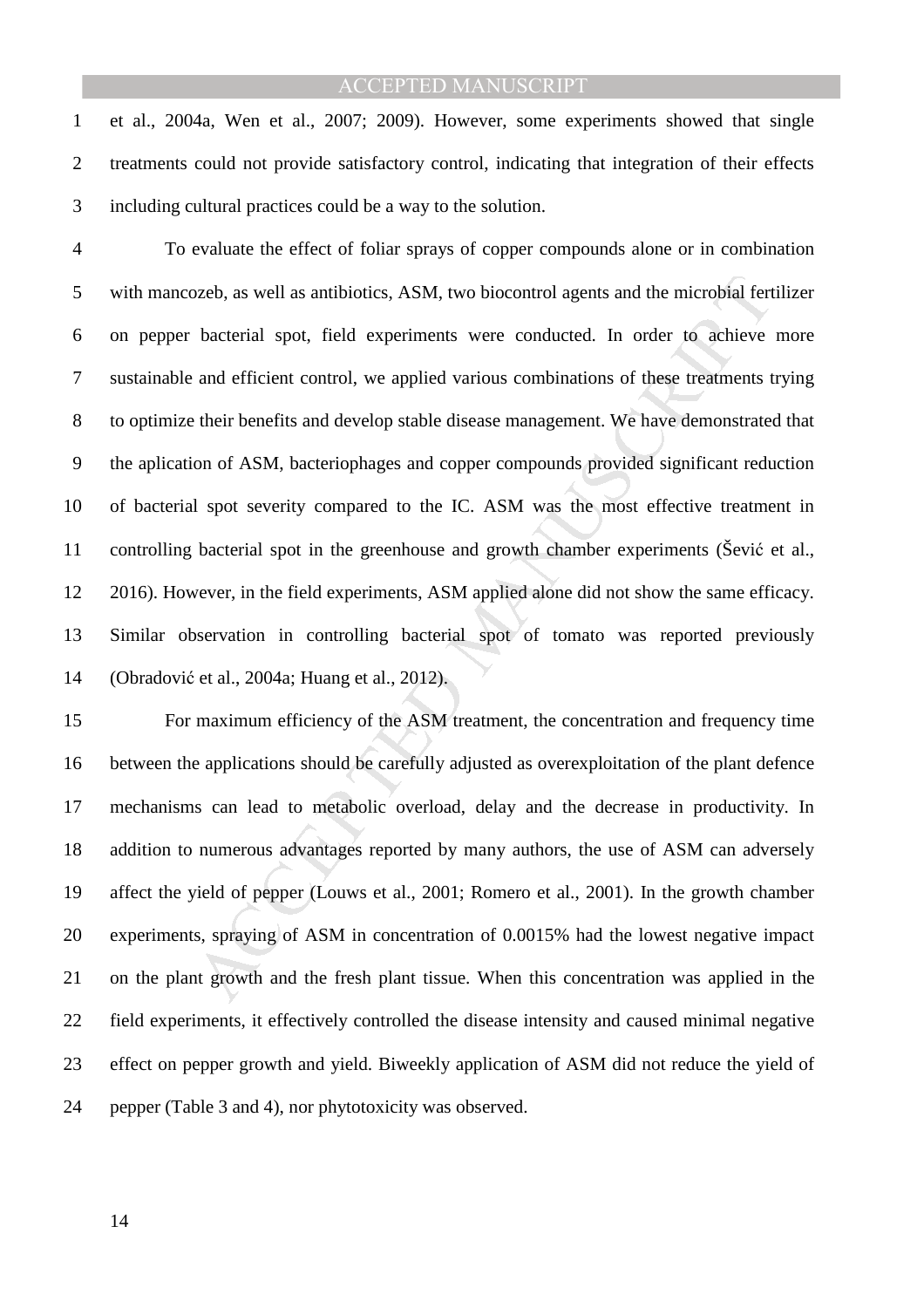y specific, eliminating only target bacteria (Jones et al., 2007). Moreover, the<br>ed with other pesticides and biocontrol agents. However, they may be sensiti<br>commental factors such as UV light or desiccation, which delimit 1 Recently reported method for controlling bacterial spot of tomato was the application 2 of bacteriophages, viruses that infect bacteria (Balogh et al., 2003; Obradović et al., 2004a). 3 Bacteriophages possess a number of advantages over the chemical pesticides; they are natural 4 components of the biosphere, self-replicating and self-limiting, non-toxic to the eukaryotic 5 cells, highly specific, eliminating only target bacteria (Jones et al., 2007). Moreover, they can 6 be integrated with other pesticides and biocontrol agents. However, they may be sensitive to 7 some environmental factors such as UV light or desiccation, which delimits the efficacy of 8 phage treatment. In our previous studies we reported that bacteriophage KΦ1 treatment was 9 more effective in controlling pepper bacterial spot in the growth chamber (78-85%) than in 10 the greenhouse conditions (38%) (Šević et al., 2016). Possible explanation for this variation 11 could be limited survival of bacteriophages in the greenhouse conditions and use of non-12 formulated suspension (Šević et al., 2016). Based on this study field experiment results (Table 13 3), non-formulated phages applied twice a week at dusk reduced the disease severity and 14 therefore could be recommended for the management of bacterial spot in the field. 15 Applications of ASM in concentration 0,0015% in 14 days interval and applications of 16 bacteriophages twice a week at dusk significantly reduced the bacterial spot symptoms (Table 17 3) demonstrating that bacteriophages and ASM can be integrated and used as an effective 18 strategy for controlling bacterial spot in pepper greenhouse and field production. In our trials, 19 copper compounds, applied alone or in combination with mancozeb, reduced the disease 20 severity compared to the IC. Although it was reported earlier that addition of maneb or 21 mancozeb fungicides to the copper bactericides enhance their efficacy (Marco and Stall, 1983; 22 Sherf and MacNab, 1986; Pernezny et al., 2008), this was not confirmed in our experiments. 23 The combination of copper with mancozeb did not affect the treatment efficacy (Table 3). 24 Therefore, it could be excluded from the bacterial spot disease management practice in a 25 future, which would reduce the risk of EBDC residue accumulation (Gullino et al., 2010;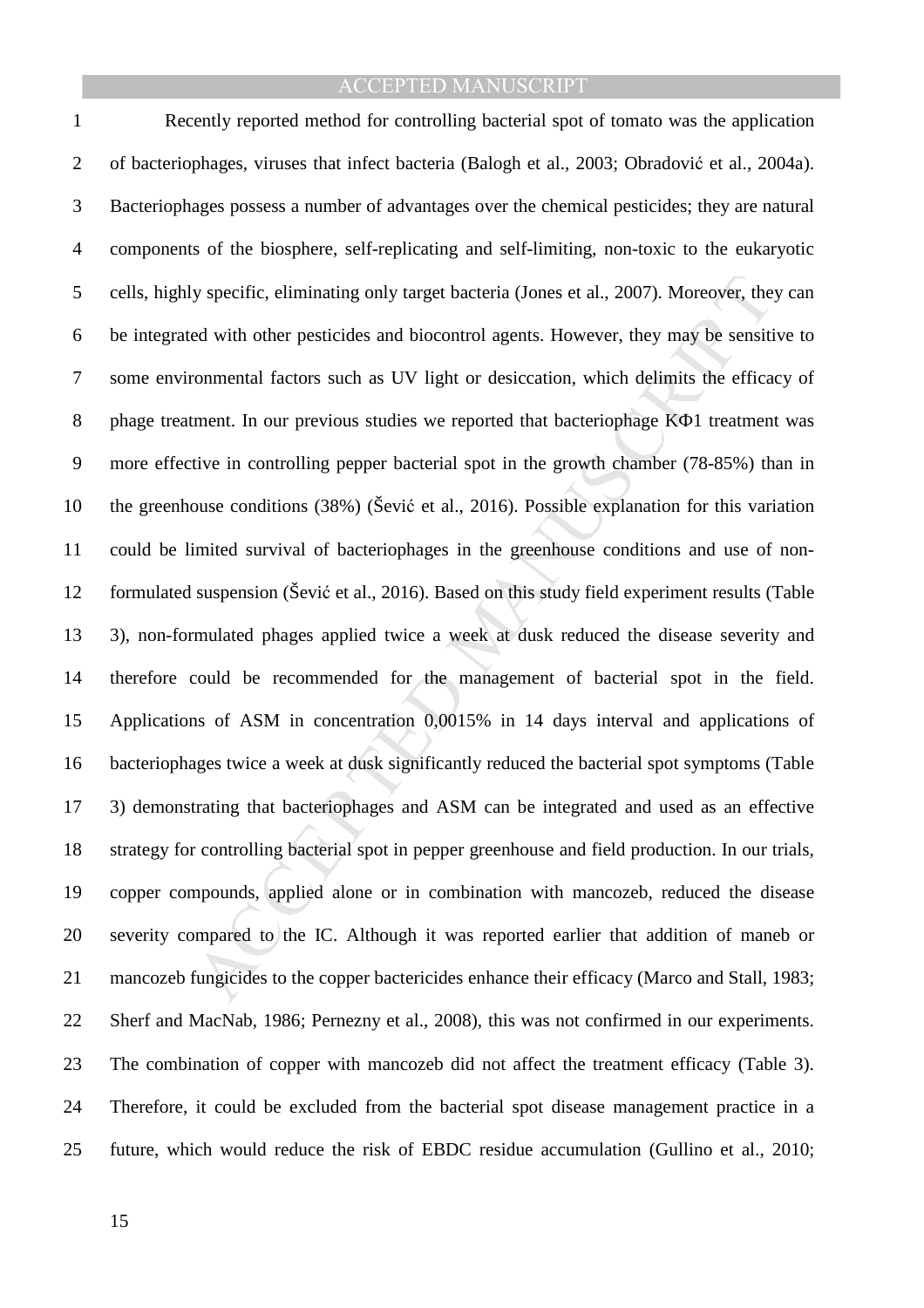s and antibiotics. However, integration with biocontrol agents and plant resis<br>
MSM) would reduce the population pressure and risk of *X. euvesicatoria* resis<br>
nt to these bactericides (Šević et al., 2016). Based on the th 1 Janjić, 2005). Due to the frequent use of copper compounds, copper tolerant or resistant 2 strains of *X. euvesicatoria* were already reported (Marco and Stall, 1983; Adaskaveg and 3 Hine, 1985; Ritchie and Dittapongpitch, 1991; Mirik et al., 2007). Use of copper- and 4 antibiotic-sensitive strain of *X. euvesicatoria* favoured the disease control with copper 5 bactericides and antibiotics. However, integration with biocontrol agents and plant resistance 6 inducers (ASM) would reduce the population pressure and risk of *X. euvesicatoria* resistance 7 development to these bactericides (Šević et al., 2016). Based on the three year field 8 experiments, the combination of copper-hydroxide, ASM and bacteriophages provided the 9 best results in the disease control, and could be considered an effective alternative strategy in 10 control of pepper bacterial spot. Additionally, the combination of ASM and bacteriophages 11 might contribute to significant reduction of copper sprays in bacterial spot management.

12 Microbial fertilizer (Slavol) and antagonistic strain AAac did not provide satisfactory 13 control of pepper bacterial spot in the field experiments. Although *B. subtilis* strain AAac 14 exhibited strong competitive ability to *X. euvesicatoria* strain *in vitro* (unpublished data), the 15 field experiments showed limited activity and low competitive ability of this strain *in vivo* 16 conditions.

17 During the four-year study, the best control of pepper bacterial spot was obtained by 18 integrating copper hydroxide, ASM and bacteriophages (Table 4). Different mode of action of 19 these treatments confronted the pathogen more efficiently and provided sustainable disease 20 management. Similar model was used in Florida in tomato bacterial spot control when host 21 specific phage strains  $(AgriPhase^{TM})$  were applied with other alternative or standard 22 treatments, resulting in improved disease control (Obradovic et al., 2004a).

23 This study outlines the possibility of an efficient control of pepper bacterial spot, even 24 in conditions of high inoculum pressure. The strategy is based on timely and integrated 25 application of a combination of natural agents such as bacteriophages, the plant resistance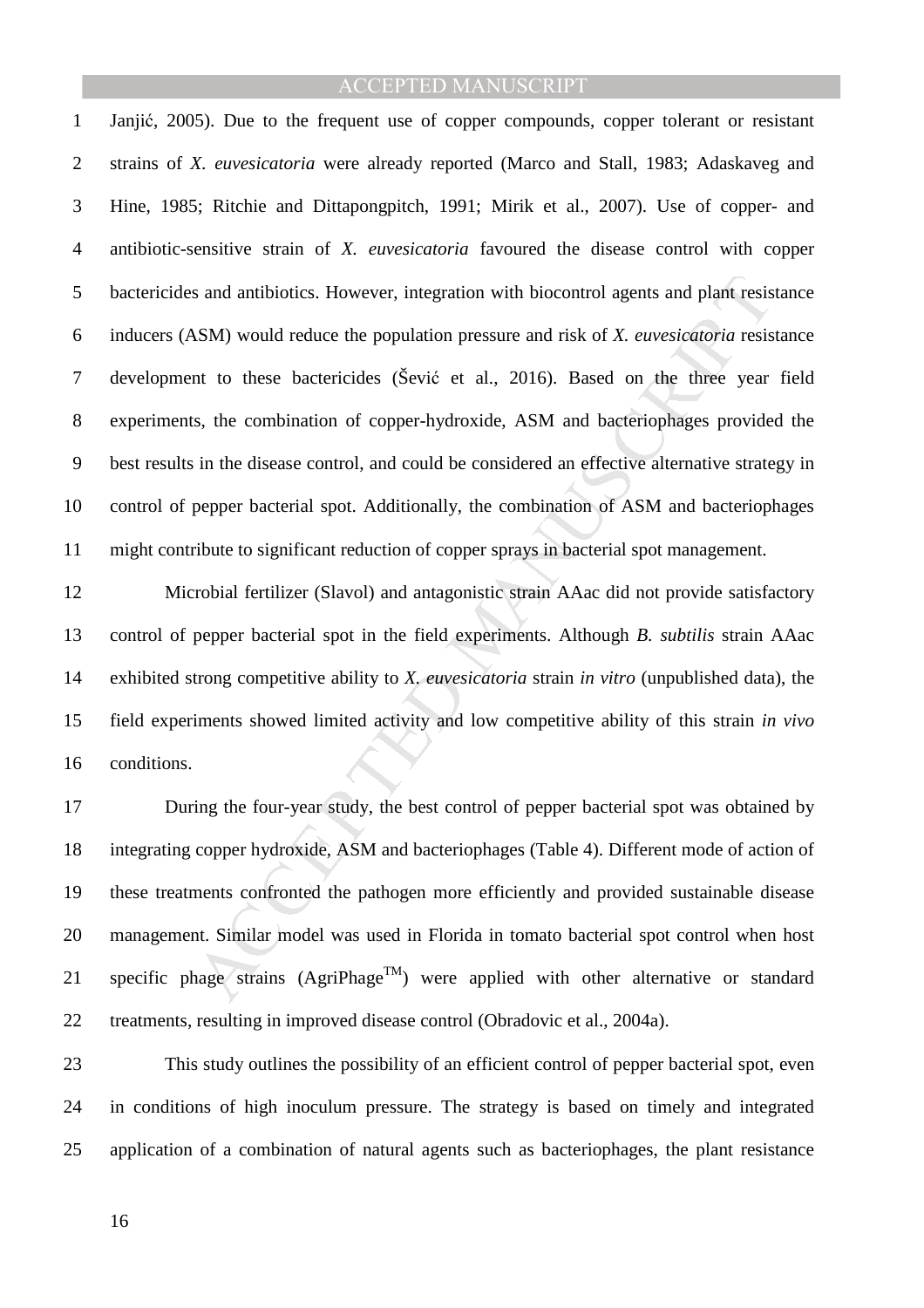| $\mathbf{1}$   | activator (ASM) and the conventional copper-based bactericides. By using natural enemies       |
|----------------|------------------------------------------------------------------------------------------------|
| $\overline{2}$ | and plant defense mechanisms, the application of chemical substances could be reduced,         |
| 3              | which makes this integrated approach a more efficient alternative, cost effective and safe to  |
| 4              | the crop and environment.                                                                      |
| 5              | <b>ACKNOWLEDGMENTS</b>                                                                         |
| 6              | This research was supported by the Ministry of Education, Science and Technological            |
| 7              | Development, Republic of Serbia, project III46008, and COST Action CA16107 EuroXanth.          |
| 8              | The authors thank to Olgica Janković for her technical assistance.                             |
| 9              |                                                                                                |
| 10             | <b>LITERATURE CITED</b>                                                                        |
| 11             |                                                                                                |
| 12             | Abbasi, P. A., Al-Dahmani, J., Sahin, F., Hoitink, H. A. J., Miller, S. A., 2002a. Effect of   |
| 13             | compost amendments on disease severity and yield of tomato in conventional and organic         |
| 14             | production systems. Plant Dis. 86, 156-161.                                                    |
| 15             | Abbasi, P. A., Soltani, N., Cuppels, D. A., Lazarovits, G., 2002b. Reduction of bacterial spot |
| 16             | disease severity on tomato and pepper plants with foliar applications of ammonium              |
| 17             | lignosulfonate and potassium phosphate. Plant Dis. 86, 1232-1236.                              |
| 18             | Abbasi, P. A., Cuppels, D. A., Lazarovits, G., 2003. Effect of foliar applications of neem oil |
| 19             | and fish emulsion on bacterial spot and yield of tomatoes and peppers. Can. J. Plant           |
| 20             | Pathol. 25, 41-48.                                                                             |
| 21             | Abbasi, P. A., Weselowski, B., 2015. Efficacy of Bacillus subtilis QST 713 formulations,       |
| 22             | copper hydroxide, and their tank mixes on bacterial spot of tomato. Crop Prot. 74, 70-76.      |
| 23             | Adaskaveg, J. E., Hine, R. B., 1985. Copper tolerance and zinc sensitivity of Mexican strains  |
| 24             | of Xanthomonas campestris pv. vesicatoria, causal agent of bacterial spot of pepper. Plant     |
| 25             | Dis. 69, 993-999.                                                                              |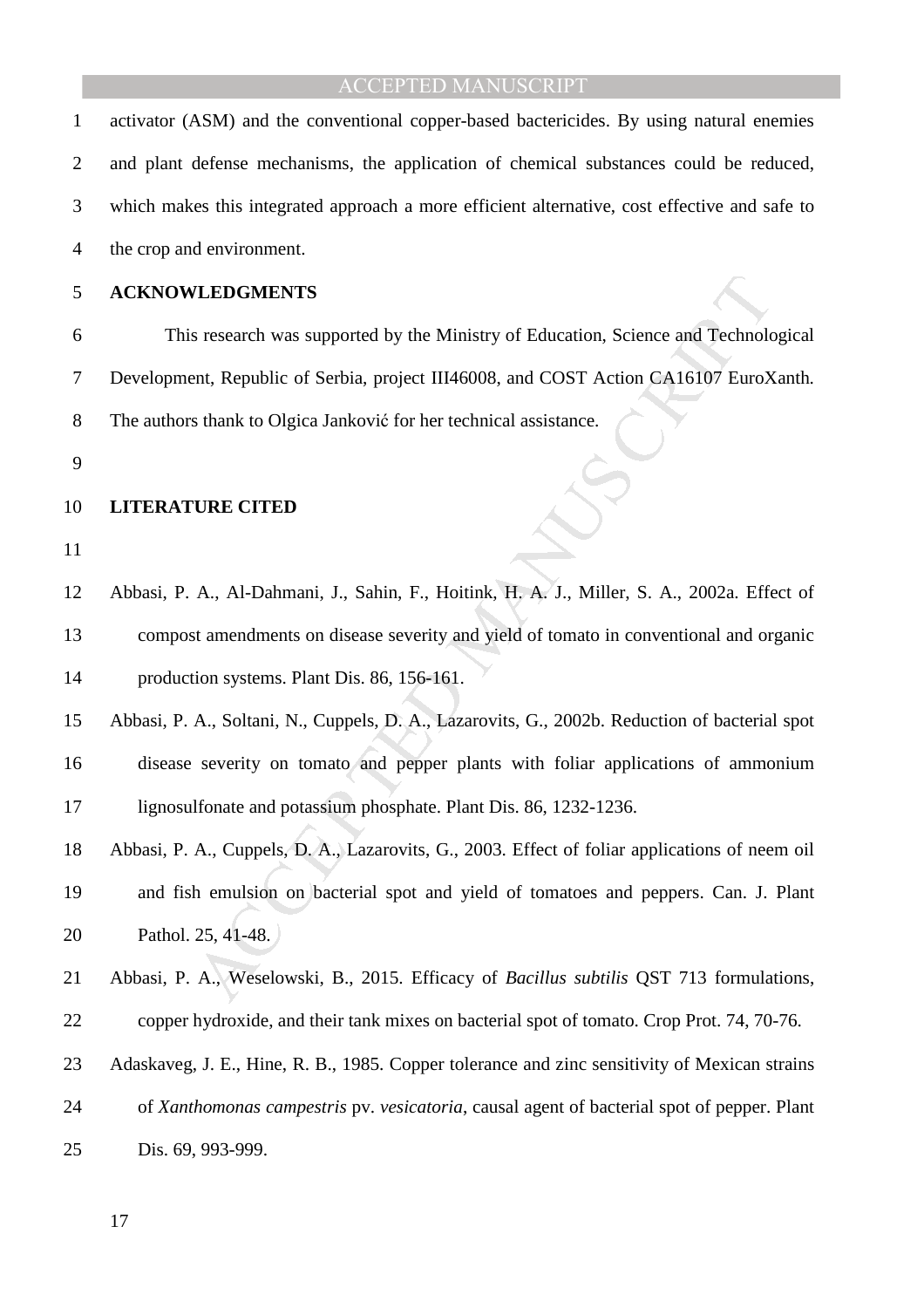| 1              | Al-Dahmani, J. H., Abbasi, P. A., Miller, S. A., Hoitink, H. A. J., 2003. Suppression of       |
|----------------|------------------------------------------------------------------------------------------------|
| $\overline{2}$ | bacterial spot of tomato with foliar sprays of compost extracts under greenhouse and field     |
| 3              | conditions. Plant Dis. 87, 973-919.                                                            |
| $\overline{4}$ | Balogh, B., Jones, J. B., Momol, M. T., Olson, S. M., Obradović, A., King, B., Jackson, L. E., |
| 5              | 2003. Improved efficacy of newly formulated bacteriophages for management of bacterial         |
| 6              | spot of tomato. Plant Dis. 87, 949-954.                                                        |
| 7              | Buttimer, C., McAuliffe, O., Ross, R. P., Hill, C., O'Mahony, J., Coffey, A., 2017.            |
| 8              | bacterial plant diseases.<br>Microbiol.<br>Bacteriophages<br>Front.<br>doi:<br>and<br>8:34.    |
| 9              | 10.3389/fmicb.2017.00034                                                                       |
| 10             | European and Mediterranean Plant Protection Organization, Global Database (EPPO), 2018         |
| 11             | <https: distribution="" gd.eppo.int="" taxon="" xanteu=""></https:>                            |
| 12             | Fayette, J., Roberts, P. D., Pernezny K. L., Jones, J. B., 2012. The role of cymoxanil and     |
| 13             | famoxadone in the management of bacterial spot on tomato and pepper and bacterial leaf         |
| 14             | spot on lettuce. Crop Prot. 31, 107-112.                                                       |
| 15             | Gašić, K., Ivanović, M. M., Ignjatov, M., Calić, A., Obradović, A., 2011. Isolation and        |
| 16             | characterization of Xanthomonas euvesicatoria bacteriophages. J. Plant Pathol. 93, 415-        |
| 17             | 423.                                                                                           |
| 18             | Gašić, K., Kuzmanović, N., Ivanović, M., Prokić, A., Šević, M., Obradović, A., 2018.           |
| 19             | Complete genome of the Xanthomonas euvesicatoria specific bacteriophage KΦ1, its               |
| 20             | survival and potential in control of pepper bacterial spot. Front. Microbiol. 9:2021. doi:     |
| 21             | 10.3389/fmicb.2018.02021                                                                       |
| 22             | Gullino, M. L., Tinivella, F., Garibaldi, A., Kemmitt, G. M., Bacci, L., Sheppard, B., 2010.   |
| 23             | Mancozeb: past, present, and future. Plant Dis. 94, 1076-1087.                                 |
| 24             | Horsfall, J. G. and Barratt, R. W., 1945. An improved system for measuring plant disease.      |
| 25             | Phytopathology 35, 655.                                                                        |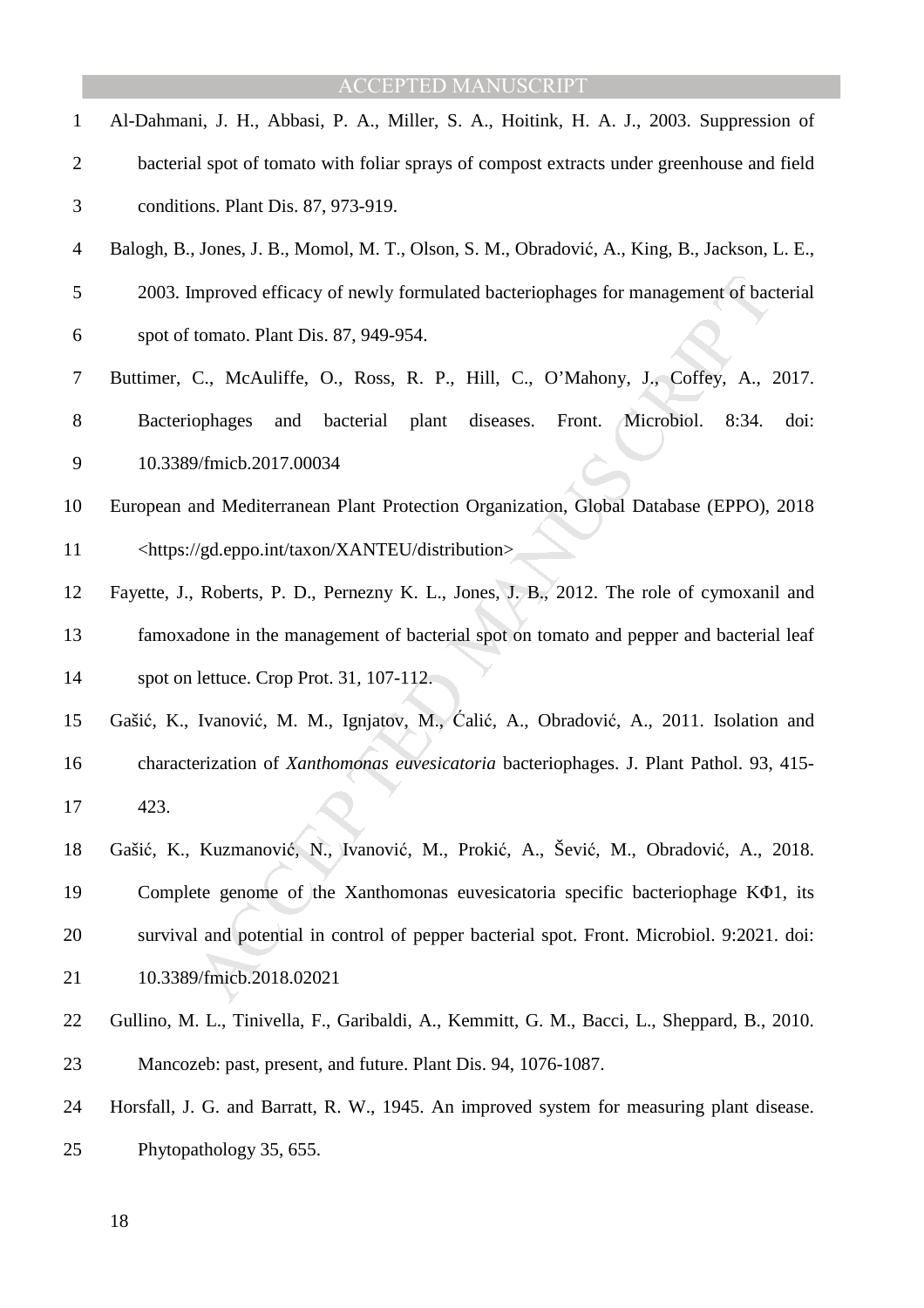| 1              | Huang, C. H., Vallad, G. E., Zhang, S., Wen, A., Balogh, B., Figueiredo, J. F. L., Behlau, F., |
|----------------|------------------------------------------------------------------------------------------------|
| $\overline{2}$ | Jones, J. B., Momol, M. T., Olson, S. M., 2012. Effect of application frequency and            |
| 3              | reduced rates of acibenzolar-S-methyl on the field efficacy of induced resistance against      |
| $\overline{4}$ | bacterial spot on tomato. Plant Dis. 96, 221-227.                                              |
| 5              | IBM Corp. Released 2012. IBM SPSS Statistics for Windows, Version 21.0. Armonk, NY:            |
| 6              | IBM Corp.                                                                                      |
| 7              | Ignjatov, M., Gašić, K., Ivanović, M., Šević, M., Obradović, A., Milošević, M., 2010.          |
| 8              | Characterization of Xanthomonas euvesicatoria strains pathogens of pepper in Serbia.           |
| 9              | Pestic. Phytomed. 25, 139-149.                                                                 |
| 10             | Ignjatov, M., Šević, M., Gašić, K., Jovičić, D., Nikolić, Z., Milošević, D., Obradović, A.,    |
| 11             | 2012. Sensitivity of some pepper genotypes to bacterial spot causal agent. Field Veg. Crop     |
| 12             | Res. 49, 177-182.                                                                              |
| 13             | Janjić, V., 2005. Fitofarmacija, Društvo za zaštitu bilja Srbije, Beograd.                     |
| 14             | Ji, P., Campbell, H. L., Kloepper, J. W., Jones, J. B., Suslow, T. V., Wilson, M., 2006.       |
| 15             | Integrated biological control of bacterial speck and spot of tomato under field conditions     |
| 16             | using foliar biological control agents and plant growth-promoting rhizobacteria. Biol.         |
| 17             | Control 36, 358-367.                                                                           |
| 18             | Jones, J. B., Bouzar, H., Stall, R. E., Almira, E. C., Roberts, P. D., Bowen, B. W., Sudberry, |
| 19             | J., Strickler, P. M., Chun, J., 2000. Systematic analysis of xanthomonads (Xanthomonas         |
| 20             | spp.) associated with pepper and tomato lesions. Int. J. Syst. Evol. Microbiol. 50, 1211-      |
| 21             | 1219.                                                                                          |
| 22             | Jones, J. B., Jackson, L. E., Balogh, B., Obradović, A., Iriarte, F. B., Momol, M. T., 2007.   |
| 23             | Bacteriophages for plant disease control. Annu. Rev. Phytopathol. 45, 245-262.                 |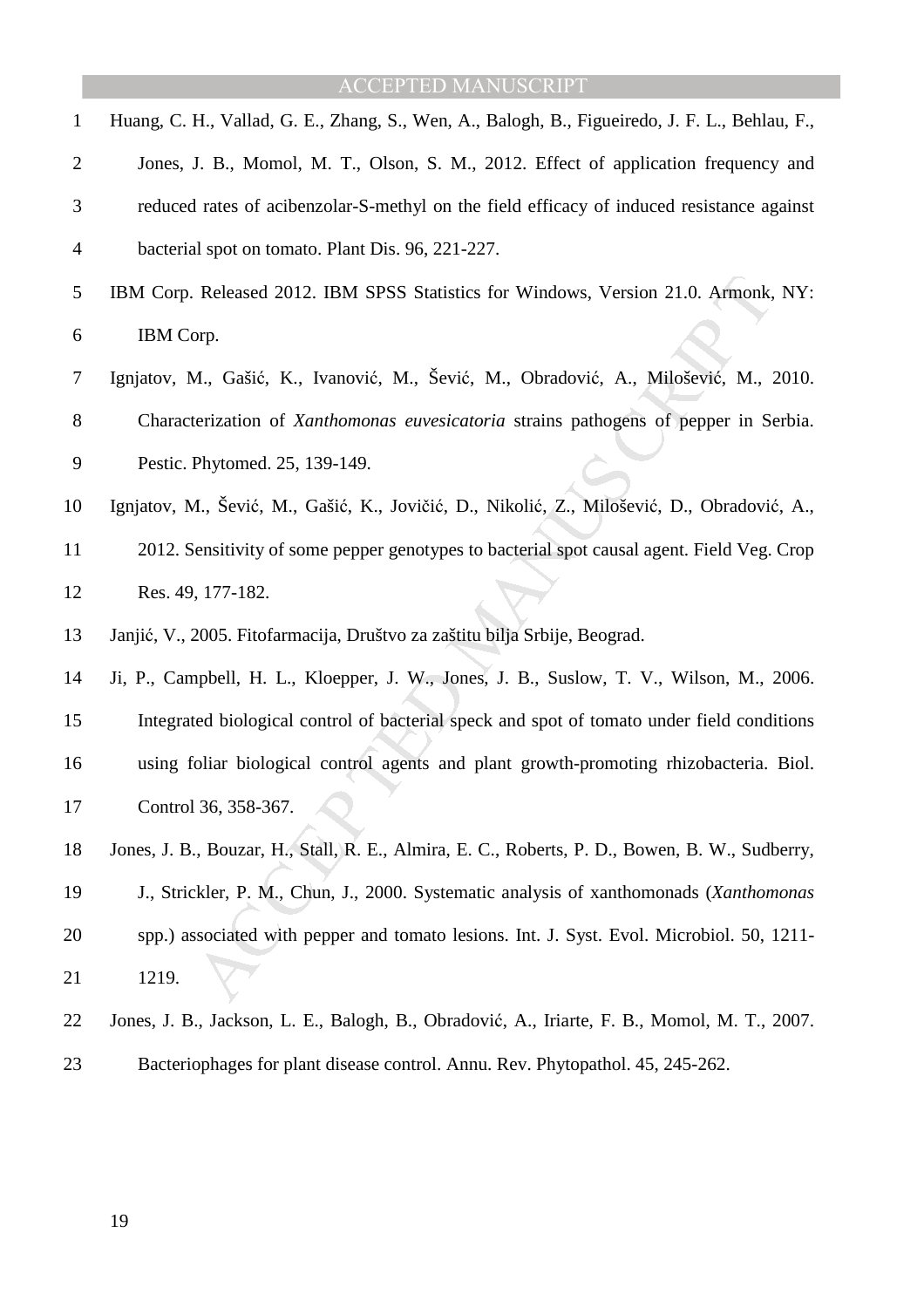- 1 Jones, J. B., Lacy, H. G., Bouzar, H., Stall, E. R., Schaad, W. N., 2004. Reclassification of the 2 Xanthomonads associated with bacterial spot disease of tomato and pepper. Syst. Appl. 3 Microbiol. 27, 755-762.
- 4 Jones, J. B., Stall, R. E., 1998. Diversity among xanthomonads pathogenic on pepper and 5 tomato. Annu. Rev. Phytopathol. 36, 41-58.
- 6 Klement, Z., Rudolf, K., Sands, D. C., 1990. Methods in Phytobacteriology. Akadémiai 7 Kiadó, Budapest.
- 8 Louws, F. J., Wilson, M., Campbell, H. L., Cuppels, D. A., Jones, J. B., Shoemaker, P. B., 9 Sahin, F., Miller. S.A., 2001. Field control of bacterial spot and bacterial speck of tomato
- 10 using a plant resistance activator. Plant Dis. 85, 481-488.Marco, G.M., Stall, R.E., 1983.
- 11 Control of bacterial spot of pepper initiated by strains of *Xanthomonas campestris* pv.
- 12 *vesicatoria* that differ in sensitivity to copper. Plant Dis. 67, 779-81.
- Annu. Rev. Phytopathol. 36, 41-58.<br>
Z., Rudolf, K., Sands, D. C., 1990. Methods in Phytobacteriology. Akad<br>
Budapest.<br>
J., Wilson, M., Campbell, H. L., Cuppels, D. A., Jones, J. B., Shoemaker, I.<br>
F., Miller. S.A., 2001. F 13 Mirik, M., Aysan, Y., Cinar, O., 2007. Copper-resistant strains of *Xanthomonas axonopodis* 14 pv. *vesicatoria* (Doidge) Dye in the eastern Mediterranean region of Turkey. J. Plant 15 Pathol. 89, 153-154.
- 16 Mirik, M., Aysan, Y., Cinar, O., 2008. Biological control of bacterial spot disease of pepper 17 with *Bacillus* strains. Turk J. Agric. For. 32, 381-390.
- 18 Momol, T. M., Jones, J. B., Olson, S. M., Obradović, A., Balogh, B., King, P., 2002.
- 19 Integrated Management of Bacterial Spot on Tomato in Florida. Florida Cooperative
- 20 Extension Service, Institute of Food and Agricultural Sciences, University of Florida, Fact
- 21 Sheet PP110, EDIS, http://edis.ifas.ufl.edu/PP110.
- 22 Obradović, A., Mavridis, A., Rudolph, K., Arsenijević, M., 1999. Characterization of 23 pathogenic bacteria isolated from pepper in Yugoslavia. Phytomedizin. 29, 40-41.
- 24 Obradović, A., Mavridis, A., Rudolph, K., Arsenijević, M., 2000. Bacterial spot of capsicum
- 25 and tomato in Yugoslavia. EPPO Bulletin 30, 333-336.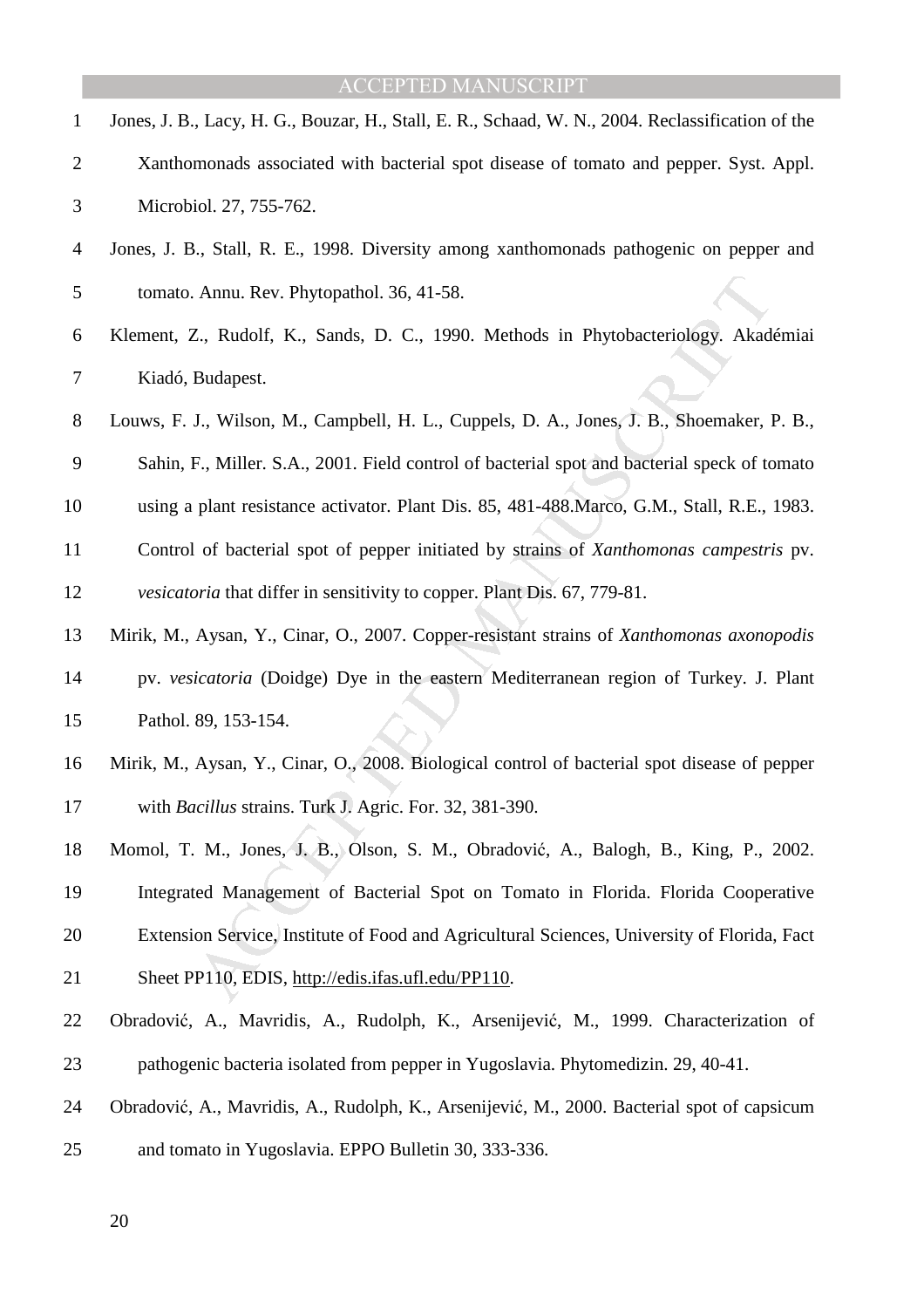| $\mathbf{1}$ | Obradović, A., Mavridis, A., Rudolph, K., Arsenijević, M., Mijatović, M., 2001. Bacterial       |
|--------------|-------------------------------------------------------------------------------------------------|
| 2            | diseases of pepper in Yugoslavia. In: De Boer S.H. (ed.). Plant Pathogenic Bacteria, pp.        |
| 3            | 255-258. Kluwer Academic Publishers, Dordrecht, The Netherlands.                                |
| 4            | Obradović, A., Mavridis, A., Rudolph, K., Janse, J. D., Arsenijević, M., Jones, J. B.,          |
| 5            | Minsavage, G. V., Wang, J. F., 2004. Characterization and PCR-based typing of                   |
| 6            | Xanthomonas campestris pv. vesicatoria from peppers and tomatoes in Serbia. Eur. J.             |
| 7            | Plan. Pathol. 110, 285-292.                                                                     |
| 8            | Obradović, A., Ivanović, M., 2007. Use of antibiotics in plant protection. Plant Doctor 1, 52-  |
| 9            | 59.                                                                                             |
| 10           | Obradović, A., Jones, J. B., Momol, M. T., Olson, S. M., Jackson, L. E., Balogh, B., Guven,     |
| 11           | K., Iriarte, F. B., 2005. Integration of biological control agents and systemic acquired        |
| 12           | resistance inducers against bacterial spot of tomato. Plant Dis. 89, 712-716.                   |
| 13           | Obradovic, A., Jones, J. B., Momol, M. T., Balogh, B., Olson, S. M., 2004a. Management of       |
| 14           | tomato bacterial spot in the field by foliar applications of bacteriophages and SAR             |
| 15           | inducers. Plant Dis. 88, 736-740.                                                               |
| 16           | Pernezny, K., Nagata, R., Havranek, N., Sanchez, J., 2008. Comparison of two culture media      |
| 17           | for determination of the copper resistance of Xanthomonas strains and their usefulness for      |
| 18           | the prediction of control with copper bactericides. Crop Prot. 27, 256-262.                     |
| 19           | Ritchie, D. F., Dittapongpitch, V., 1991. Copper and streptomycin-resistant strains and host    |
| 20           | differentiated races of Xanthomonas campestris pv. vesicatoria in North Carolina. Plant         |
| 21           | Dis. 75, 733-736.                                                                               |
| 22           | Roberts, P. D., Momol, M. T., Ritchie, L., Olson, S. M., Jones, J. B., Balogh, B., 2008.        |
| 23           | Evaluation of spray programs containing famoxadone plus cymoxanil, acibenzolar-S-               |
| 24           | methyl, and <i>Bacillus subtilis</i> compared to copper sprays for management of bacterial spot |
| 25           | on tomato. Crop Prot. 27, 1519-1526.                                                            |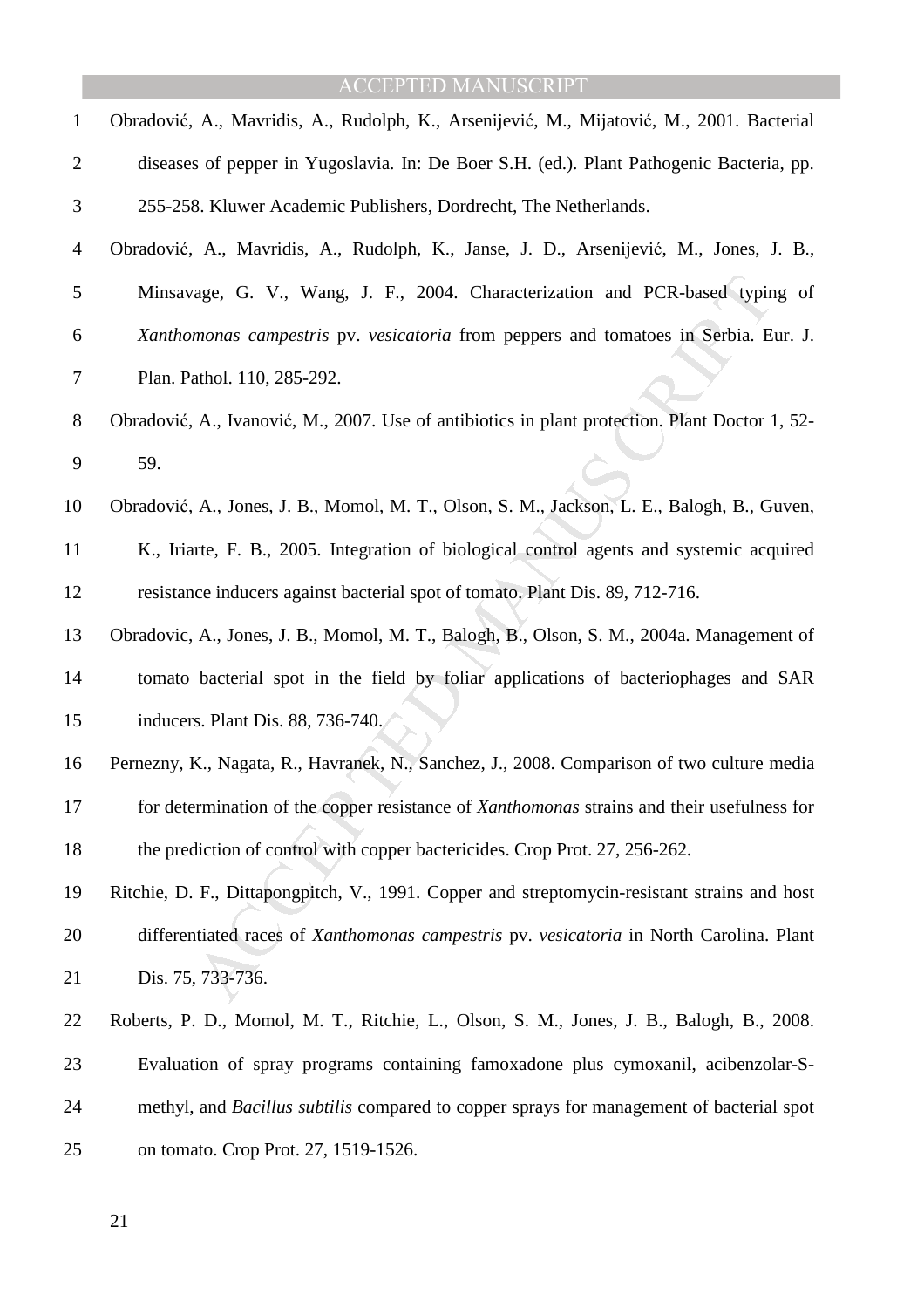- 1 Romero, A. M., Kousik, C. S., Ritchie, D. F., 2001. Resistance to bacterial spot in bell pepper 2 induced by acibenzolar-S-methyl. Plant Dis. 85, 189-194.
- 3 Shaner, G., Finney, R. E., 1977. The effect of nitrogen fertilizer on the expression of slow 4 mildewing resistance in Knox wheat. Phytopathology 67, 1051-1056.
- 5 Sherf, A. F., MacNab, A. A., 1986. Vegetable diseases and their control. John Wiley and 6 Sons, New York, Ed. 2, 728 pp.
- F., MacNab, A. A., 1986. Vegetable diseases and their control. John Wiley<br>
Hew York, Ed. 2, 728 pp.<br>
1. Loschke, D. C., Jones, J. B., 1986. Linkage of copper resistance and aviru<br>
1. a. self-transmissible plasmid in *Xanth* 7 Stall, R. E., Loschke, D. C., Jones, J. B., 1986. Linkage of copper resistance and avirulence 8 loci on a self-transmissible plasmid in *Xanthomonas campestris* pv. *vesicatoria*. 9 Phytopathology 76, 240-243.
- 10 Stall, R. E., Thayer, P. L., 1962. Streptomycin resistance of the bacterial spot pathogen and 11 control with streptomycin. Plant Dis. 45, 389-92.
- 12 Šević, M., Gašić, K., Đorđević, M., Ignjatov, M., Mijatović, M., Zečević, B., Obradović, A., 13 2016. Efficacy of biocontrol agents and bactericides in control of pepper bacterial spot. 14 Acta Hort. 1142, 147-150.
- 15 Vallad, G. E., Pernezny, K. L., Balogh, B., Wen, A., Figueiredo, J. F. L., Jones, J. B., Momol,
- 16 T., Muchovej, R., Havranek, N., Abdallah, N., Olson, S., 2010. Comparison of
- 17 kasugamycin to traditional bactericides for the management of bacterial spot on tomato.
- 18 HortScience, 45, 1834-1840.
- 19 Wen, A., Balogh, B., Momol, M. T., Olson, S. M., Jones, J. B., 2007. Integration of reduced 20 rates of ASM and host resistance in management of bacterial spot of tomato. 21 Phytopathology S121.
- 22 Wen, A., Balogh, B., Momol, M.T., Olson, S. M., Jones, J. B., 2009. Management of bacterial 23 spot of tomato with phosphorous acid salts. Crop Prot. 28, 859-863.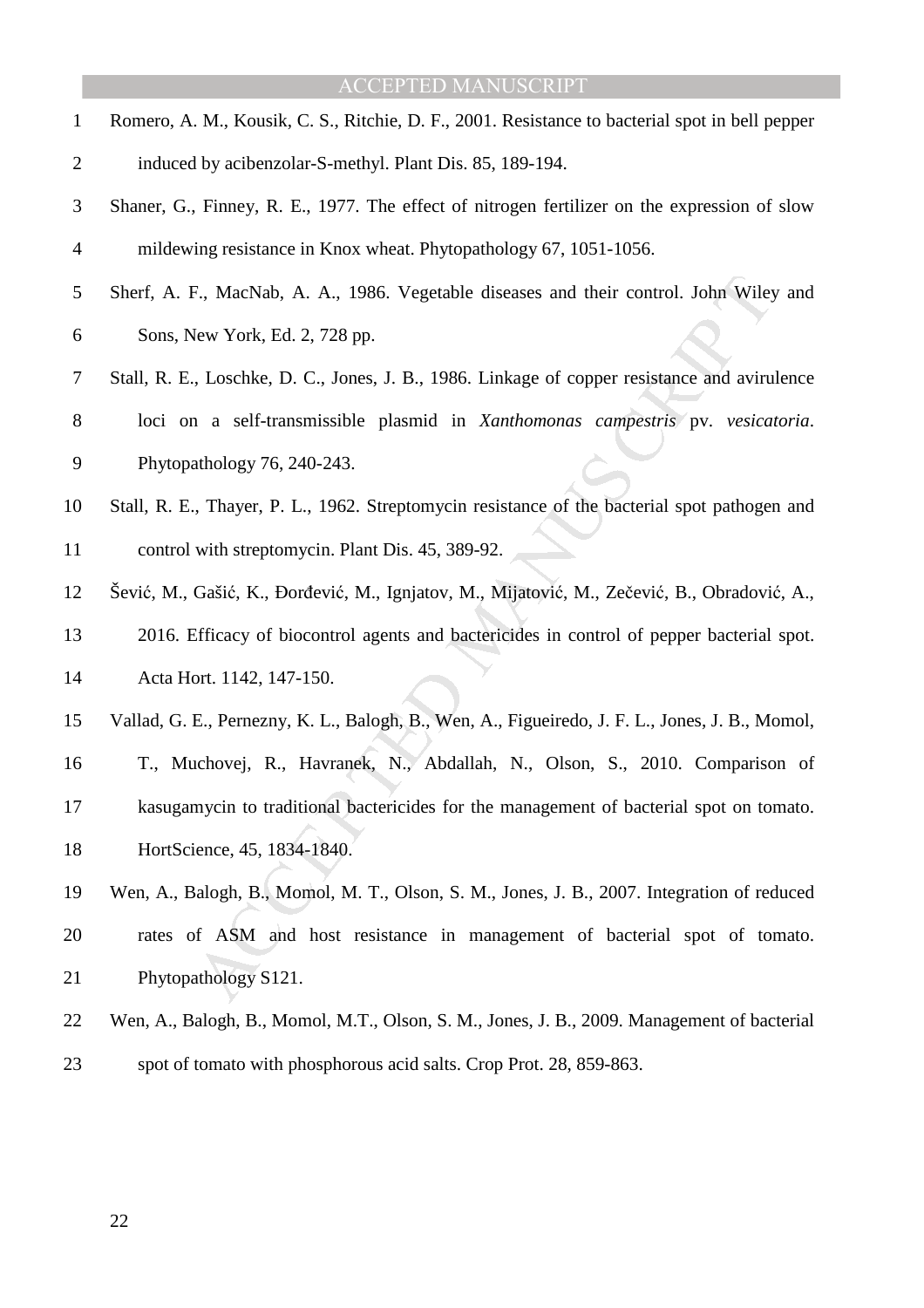1 Woodcock, J., Moazed, D., Cannon, M., Davies, J., Noller, H. F., 1991. Interaction of 2 antibiotics with A- and P-site-specific bases in 16S ribosomal RNA. EMBO J. 10, 3099- 3 3103.

MANUSCRIPT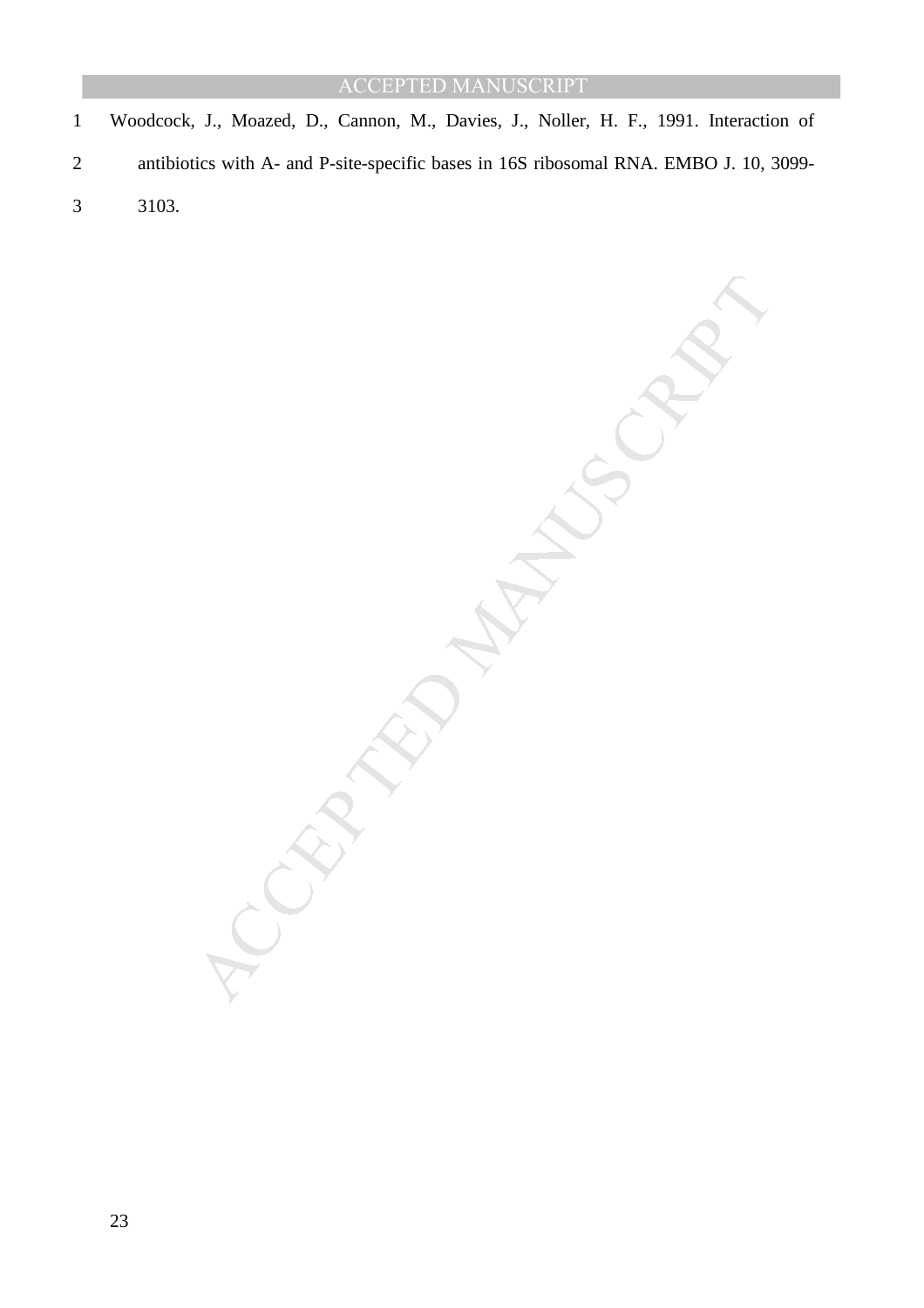### 1 **TABLES**

2  $\overline{3}$ 

3 Table 1. Products applied in this study.

|                                          | <b>ACCEPTED MANUSCRIPT</b>                           |                                                                        |
|------------------------------------------|------------------------------------------------------|------------------------------------------------------------------------|
|                                          |                                                      |                                                                        |
| <b>TABLES</b>                            |                                                      |                                                                        |
| Table 1. Products applied in this study. |                                                      |                                                                        |
| Commercial name                          | Active ingredient                                    | Manufacturer                                                           |
| Bion 50 WG®                              | Acibenzolar-S-methyl (ASM) $500g kg^{-1}$            | Syngenta International AG<br>Switzerland                               |
| Kocide 2000®                             | Copper-hydroxide 538g $kg^{-1}$                      | <b>DuPont International Operations</b><br>S.a.r.l Geneva - Switzerland |
| Cuprozin 35WP®                           | Copper-oxychloride $350g kg^{-1}$                    | Galenika fitofarmacija, Serbia                                         |
| Mankogal $80^\circledast$                | Mancozeb $800g kg^{-1}$                              | Galenika fitofarmacija, Serbia                                         |
| Streptomycin $P^{\circledR}$             | Streptomycin sulphate 1000g kg <sup>-1</sup>         | NCP, Serbia                                                            |
| Kasumin 2L®                              | Kasugamycin 20g kg <sup>-1</sup>                     | <b>Sumitomo Chemicals</b><br>Corporation, Japan                        |
| Bacteriophage                            | Strain $K\Phi$ 1, conc. $10^{10}$ PFU/ml             |                                                                        |
| Serenade®                                | Bacillus subtilis strain QST 713 $5\times10^8$ CFU/g | AgraQuest, Inc, Davis, CA, USA                                         |
| Antagonist Bacillus subtilis             | Strain AAac, conc. 10 <sup>8</sup> CFU/ml            |                                                                        |
| Slavol®                                  | Microbiological fertilizer                           | Agrounik, Serbia                                                       |
|                                          |                                                      |                                                                        |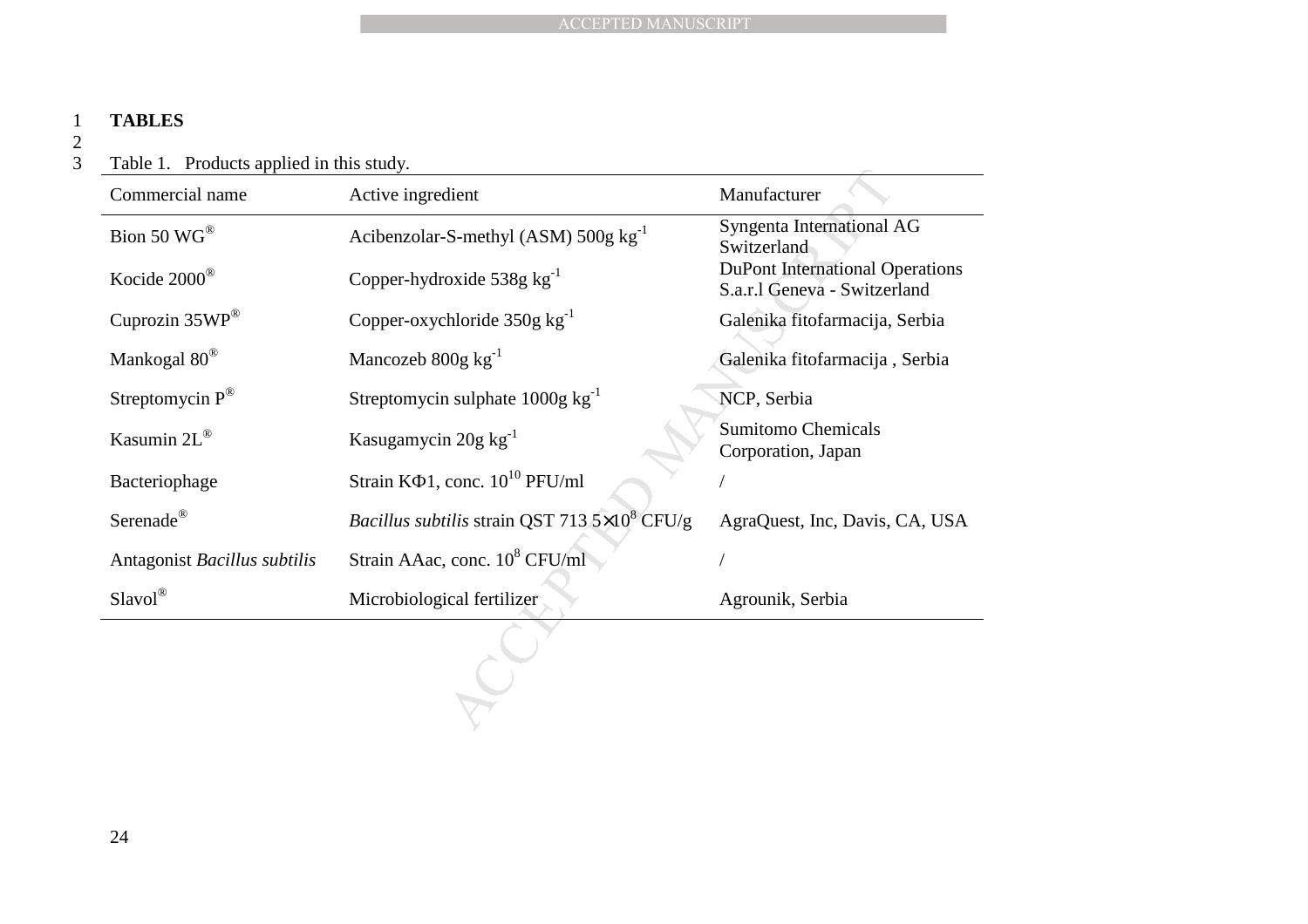1 Table 2. *Experiment 1.* Height and weight of pepper plants cv. Early California Wonder in response to different concentrations of acibenzolar-S-

#### 2 methyl

| pepper plants (g)<br><sup>b</sup> Second measurement<br><sup>a</sup> First measurement<br>$139a^e$<br>Control<br>170 a<br>20.80a<br>0.0015 d <sup>c</sup><br>16.64 b<br>96 <sub>b</sub><br>129 <sub>b</sub><br>0.0015 s <sup>d</sup><br>15.20 c<br>126 bc<br>94 b<br>15.18 c<br>$0.0025$ s<br>116 cd<br>92 b<br>15.08 c<br>110 d<br>$0.0025$ d<br>86 b<br>$0.0035$ d<br>107 d<br>12.02 d<br>84 b<br>106 d<br>0.0035 s<br>82 b<br>11.74 d | Concentration of     | The mean height of pepper plants (mm) | The mean weight of |
|------------------------------------------------------------------------------------------------------------------------------------------------------------------------------------------------------------------------------------------------------------------------------------------------------------------------------------------------------------------------------------------------------------------------------------------|----------------------|---------------------------------------|--------------------|
|                                                                                                                                                                                                                                                                                                                                                                                                                                          | <b>ASM</b> treatment |                                       |                    |
|                                                                                                                                                                                                                                                                                                                                                                                                                                          |                      |                                       |                    |
|                                                                                                                                                                                                                                                                                                                                                                                                                                          |                      |                                       |                    |
|                                                                                                                                                                                                                                                                                                                                                                                                                                          |                      |                                       |                    |
|                                                                                                                                                                                                                                                                                                                                                                                                                                          |                      |                                       |                    |
|                                                                                                                                                                                                                                                                                                                                                                                                                                          |                      |                                       |                    |
|                                                                                                                                                                                                                                                                                                                                                                                                                                          |                      |                                       |                    |
|                                                                                                                                                                                                                                                                                                                                                                                                                                          |                      |                                       |                    |
| <sup>a</sup> First measurement was performed 10 days after the second application                                                                                                                                                                                                                                                                                                                                                        |                      |                                       |                    |

3

- <sup>a</sup> First measurement was performed 10 days after the second application
- $5$   $<sup>b</sup>$  Second measurement was performed 7 days after the first measurement</sup>
- $d^c$  ASM applied by drenching,  $s^d$  ASM applied by spraying,  $a^e$  The mean height and weight of plants marked with the same letter does not
- 7 differ at the significance level of 0.05

8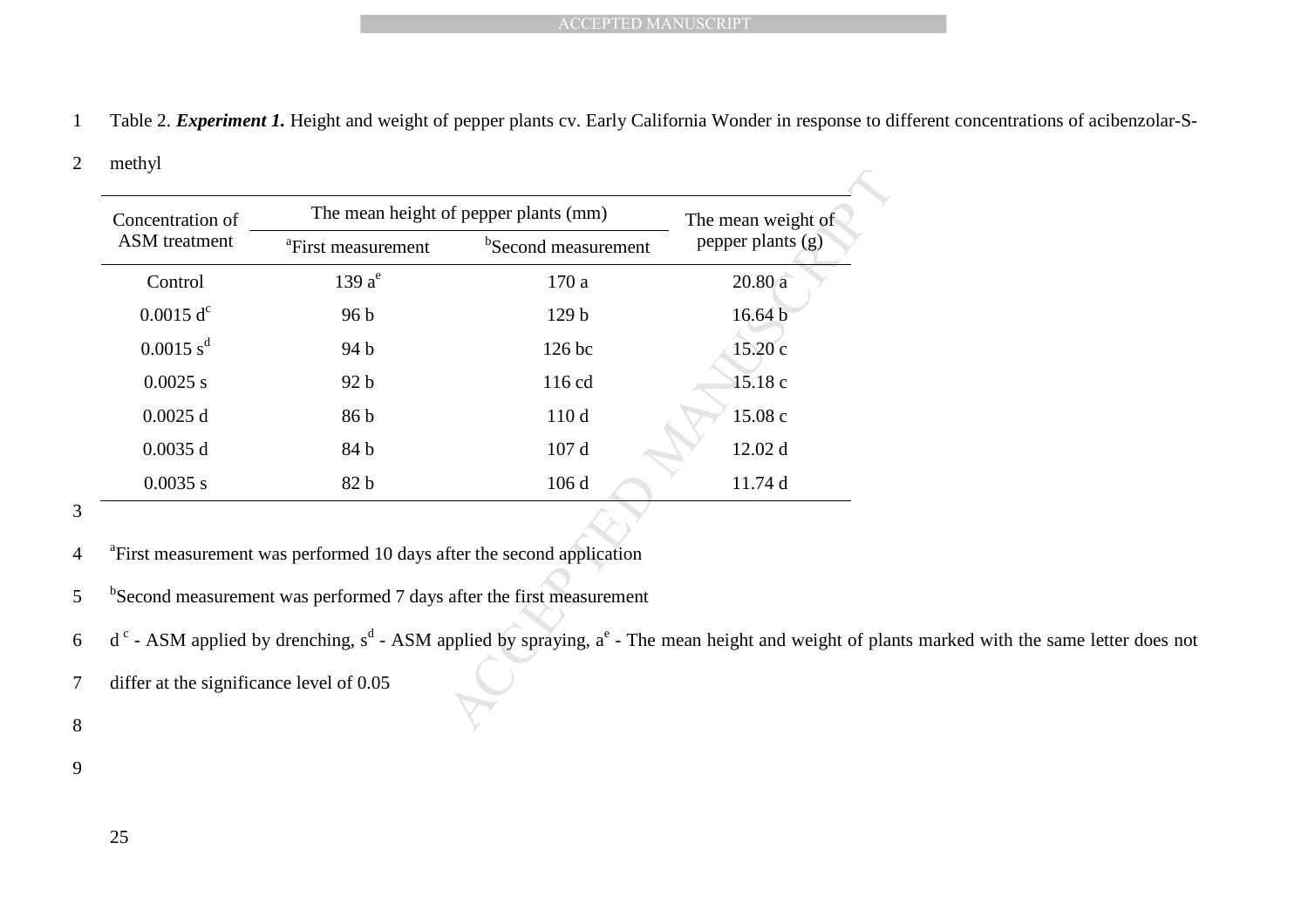| <b>ACCEPTED MANUSCRIPT</b>                                                                                                     |                       |                      |                    |                |                   |              |              |                  |  |  |
|--------------------------------------------------------------------------------------------------------------------------------|-----------------------|----------------------|--------------------|----------------|-------------------|--------------|--------------|------------------|--|--|
|                                                                                                                                |                       |                      |                    |                |                   |              |              |                  |  |  |
|                                                                                                                                |                       |                      |                    |                |                   |              |              |                  |  |  |
|                                                                                                                                |                       |                      |                    |                |                   |              |              |                  |  |  |
| Table 3. Experiment 2. Efficacy of applied treatments in control of pepper bacterial spot in the field during summer 2011.     |                       |                      |                    |                |                   |              |              |                  |  |  |
| Field experiment                                                                                                               |                       |                      |                    |                |                   |              |              |                  |  |  |
| Treatments                                                                                                                     | Rate a.i. $(ha^{-1})$ | Timing <sup>cd</sup> |                    | Test 1         |                   |              | Test 2       |                  |  |  |
|                                                                                                                                |                       |                      | AUDPC <sup>a</sup> | Efficacy (%)   | Yield $(t/ha)$    | <b>AUDPC</b> | Efficacy (%) | Yield $(t/ha)$   |  |  |
| Copper-hydroxide + mancozeb                                                                                                    | $1.02 + 1.44$ kg      | $\mathbf{1}$         | 83.4 d             | 90.9           | 14.4 cd           | 57.3 e       | 87.7         | 8.9 a            |  |  |
| Streptomycin                                                                                                                   | $0.2$ kg              | $\mathbf{1}$         | 89.2 d             | 90.3           | 16.7a             | 65.8 e       | 85.8         | 10.6a            |  |  |
| Copper-hydroxide                                                                                                               | $1.02$ kg             | $\mathbf{1}$         | 112.0 d            | 87.8           | 15.4 bc           | 69.0 e       | 85.1         | 10.2a            |  |  |
| Copper-oxychloride                                                                                                             | $1.23$ kg             | $\mathbf{1}$         | 129.0 d            | 86.0           | 14.6 cd           | 97.7 d       | 79.0         | 8.7 a            |  |  |
| Copper-oxychloride + mancozeb                                                                                                  | $1.23 + 1.44$ kg      | $\mathbf{1}$         | 129.6 d            | 85.9           | 15.2 cd           | 74.9 de      | 83.9         | 9.2a             |  |  |
| <b>ASM</b>                                                                                                                     | $0.015$ kg            | $\overline{2}$       | 187.6 c            | 79.6           | 14.9 cd           | 169.4 c      | 63.5         | 9.3a             |  |  |
| Kasugamycin                                                                                                                    | $0.04$ kg             | 1                    | 195.4c             | 78.7           | 14.3 cd           | 194.8 c      | 58.1         | 8.7 a            |  |  |
| Bacteriophage KΦ1                                                                                                              | $10^9$ PFU/ml         | 3                    | 203.9 с            | 77.8           | $16.5$ ab         | 175.2 c      | 62.3         | 10.4a            |  |  |
| <b>Bacillus subtilis QST 713</b>                                                                                               | $2\times10^6$ CFU/ml  | $\mathbf{1}$         | 472.0 b            | 48.6           | 14.0 <sub>d</sub> | 268.4 b      | 42.2         | 8.5 a            |  |  |
| Bacillus subtilis AAac                                                                                                         | 10 CFU/ml             | $\mathbf{1}$         | 897.5 a            | 2.3            | 9.4e              | 448.6 a      | 3.4          | 5.3 <sub>b</sub> |  |  |
| Microbiological fertilizer                                                                                                     | 201                   |                      | 939.7 a            | $\overline{0}$ | 9.5e              | 453.9 a      | 2.3          | 5.8 <sub>b</sub> |  |  |
| Inoculated control b                                                                                                           |                       | None                 | 918.6 a            |                | 9.1 e             | 464.4 a      |              | 5.9 <sub>b</sub> |  |  |
| Area under the disease progress curve (AUDPC). Means followed by different letters within a column are significantly different |                       |                      |                    |                |                   |              |              |                  |  |  |

<sup>a</sup> Area under the disease progress curve (AUDPC). Means followed by different letters within a column are significantly different according to

4 Duncan's multiple range test,  $P = 0.05$  level.

 $5$  <sup>b</sup> Control was sprayed with water only.

26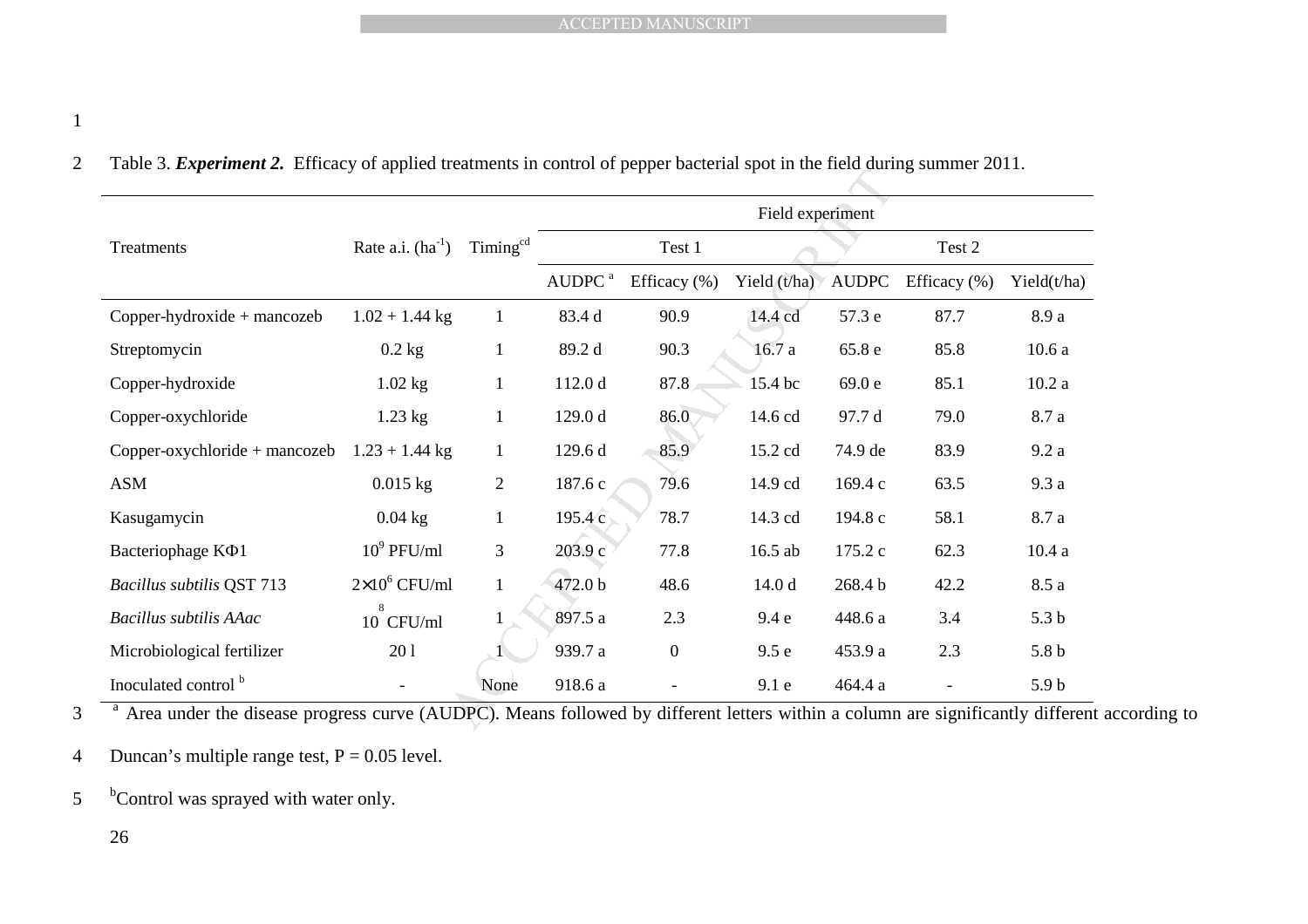- <sup>c</sup> Indicates applied respectively in concentration and timing indicated for particular treatment.
- <sup>d</sup> Application timing: 1 = once prior inoculation, after that weekly; 2 = two applications before inoculation, then at biweekly intervals;
- 3 and 3 = once prior inoculation, then twice a week at dusk.

MANUSCRIPT<br>
ing indicated for particular treatment.<br>
that weekly; 2 = two applications before in<br>
dusk.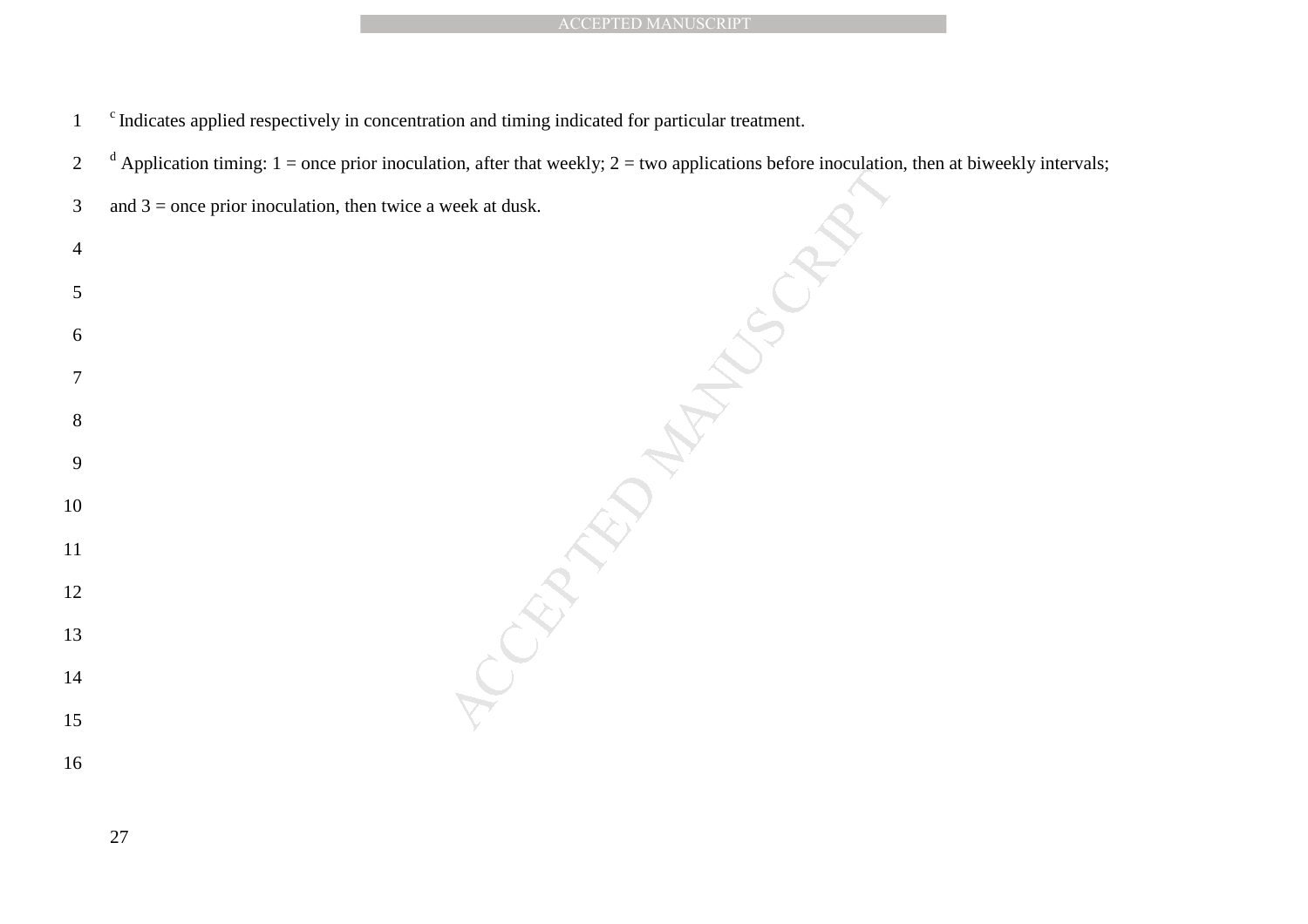#### 2 and 2013.

|                                                                                                                                                 |                    |                  |                  | <b>ACCEPTED MANUSCRIPT</b> |                          |                  |              |                          |                  |
|-------------------------------------------------------------------------------------------------------------------------------------------------|--------------------|------------------|------------------|----------------------------|--------------------------|------------------|--------------|--------------------------|------------------|
|                                                                                                                                                 |                    |                  |                  |                            |                          |                  |              |                          |                  |
| Table 4. Experiment 3. Efficacy of integration of biological and conventional treatments in control of pepper bacterial spot during summer 2012 |                    |                  |                  |                            |                          |                  |              |                          |                  |
| and 2013.                                                                                                                                       |                    |                  |                  |                            |                          |                  |              |                          |                  |
|                                                                                                                                                 |                    |                  |                  |                            | Field experiment         |                  |              |                          |                  |
| Treatments                                                                                                                                      |                    | Test 1           |                  |                            | Test 2                   |                  |              | Test 3                   |                  |
|                                                                                                                                                 | AUDPC <sup>a</sup> | Efficacy<br>$\%$ | Yield<br>(t/ha)  | <b>AUDPC</b>               | Efficacy<br>$\%$         | Yield<br>(t/ha)  | <b>AUDPC</b> | Efficacy<br>%            | Yield<br>(t/ha)  |
| Copper-hydroxide                                                                                                                                | 237.6 de           | 91.2             | 8.9 ab           | 180.2 bc                   | 86.7                     | 9.3 a            | 256.5 bc     | 88.3                     | 10.3a            |
| Copper-hydroxide + $ASM +$<br>Bacteriophage K $\Phi$ 1                                                                                          | 54.4 f             | 98.0             | 11.2a            | 49.1 d                     | 96.4                     | 10.0a            | 45.9 d       | 97.9                     | 10.8a            |
| Copper-hydroxide +ASM                                                                                                                           | 121.1 ef           | 95.5             | $10.5$ ab        | 67.3 d                     | 95.1                     | 10.2a            | 163.5 cd     | 92.6                     | 10.3a            |
| Copper-hydroxide +<br>Bacteriophage K $\Phi$ 1                                                                                                  | 131.6 ef           | 95.1             | $10.6$ ab        | 87.8 cd                    | 93.5                     | 10.5a            | 149.8 cd     | 93.2                     | 9.4a             |
| Copper-hydroxide + phage $K\Phi$ 1<br>+ Bacillus subtilis QST 713                                                                               | 208.8 de           | 92.2             | $10.4$ ab        | 74.9 d                     | 94.5                     | 9.7 a            | 174.4 cd     | 92.1                     | 9.5a             |
| Copper-hydroxide +<br><b>Bacillus subtilis QST 713</b>                                                                                          | 330.2 cd           | 87.7             | 9.7ab            | 193.1 b                    | 85.8                     | 9.1a             | 316.7 bc     | 85.6                     | 10.4a            |
| $ASM + phase K\Phi1 +$<br><b>Bacillus subtilis QST 713</b>                                                                                      | 345.4 cd           | 87.2             | $10.2$ ab        | 93.0 cd                    | 93.2                     | 9.5a             | 299.7 bc     | 86.4                     | 9.4a             |
| $ASM + phase K\Phi1$                                                                                                                            | 386.5 c            | 85.6             | 8.2 b            | 100.6 bcd                  | 92.6                     | 9.8 a            | 344.2 bc     | 84.3                     | 9.9a             |
| $ASM + Bacillus$ subtilis QST<br>713                                                                                                            | 745.2 b            | 72.3             | 7.9 <sub>b</sub> | 103.0 bcd                  | 92.4                     | 9.5a             | 453.3 b      | 79.4                     | 9.7 a            |
| Inoculated control <sup>b</sup>                                                                                                                 | 2690.6 a           |                  | 4.4c             | 1359.4 a                   | $\overline{\phantom{a}}$ | 4.1 <sub>b</sub> | 2196.9 a     | $\overline{\phantom{a}}$ | 5.4 <sub>b</sub> |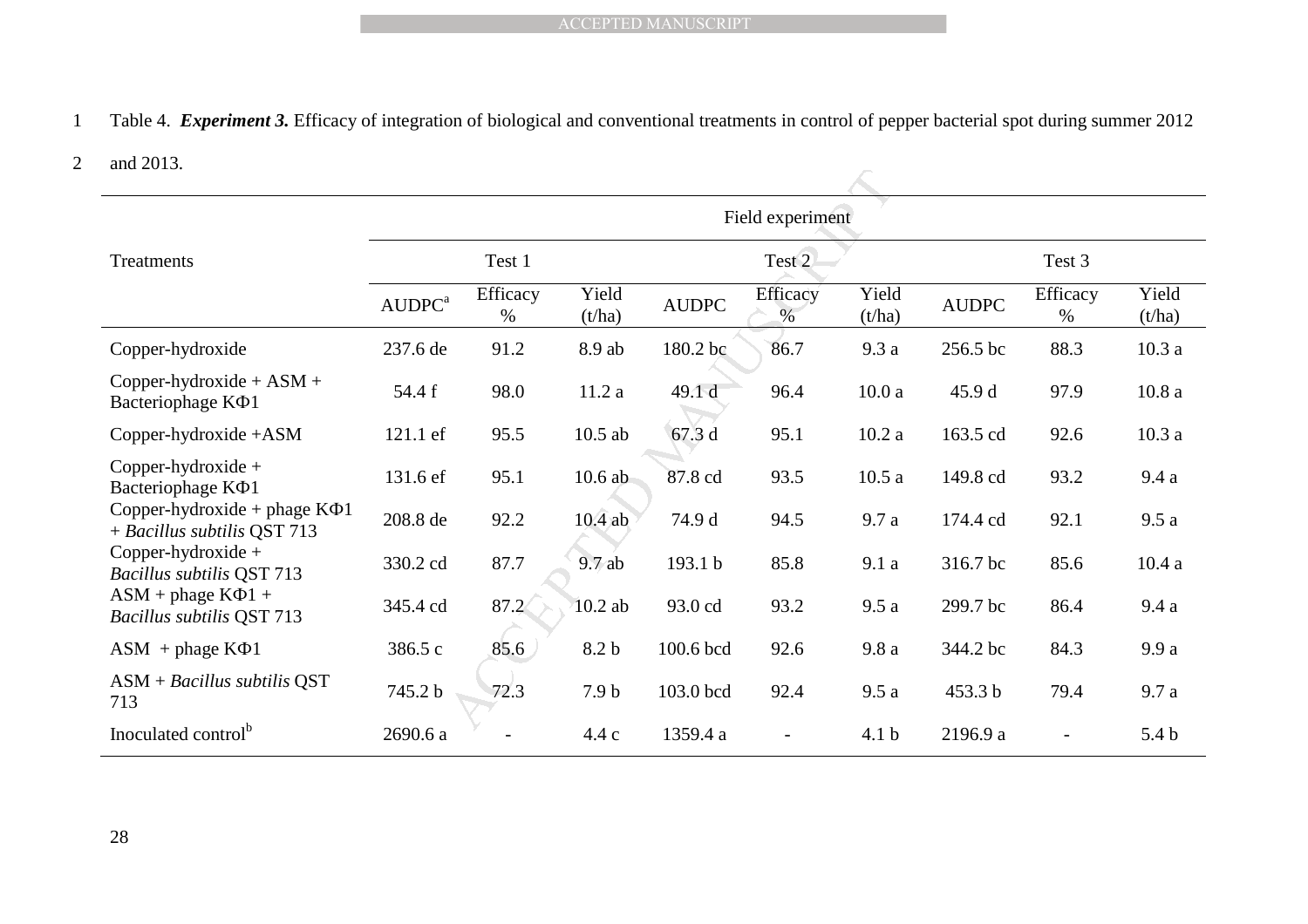- <sup>a</sup> Area under the disease progress curve (AUDPC). Means followed by different letters within a column are significantly different according to
- 2 Duncan's multiple range test,  $P = 0.05$  level.
- $3$  <sup>b</sup> Control was sprayed with water only.

ACCEPTED MANUSCRIPT<br>
Means followed by different letters within a column<br>
Accepted by different letters within a column<br>
Accepted by the stress within a column<br>
Accepted by the stress within a column<br>
Accepted by the stres